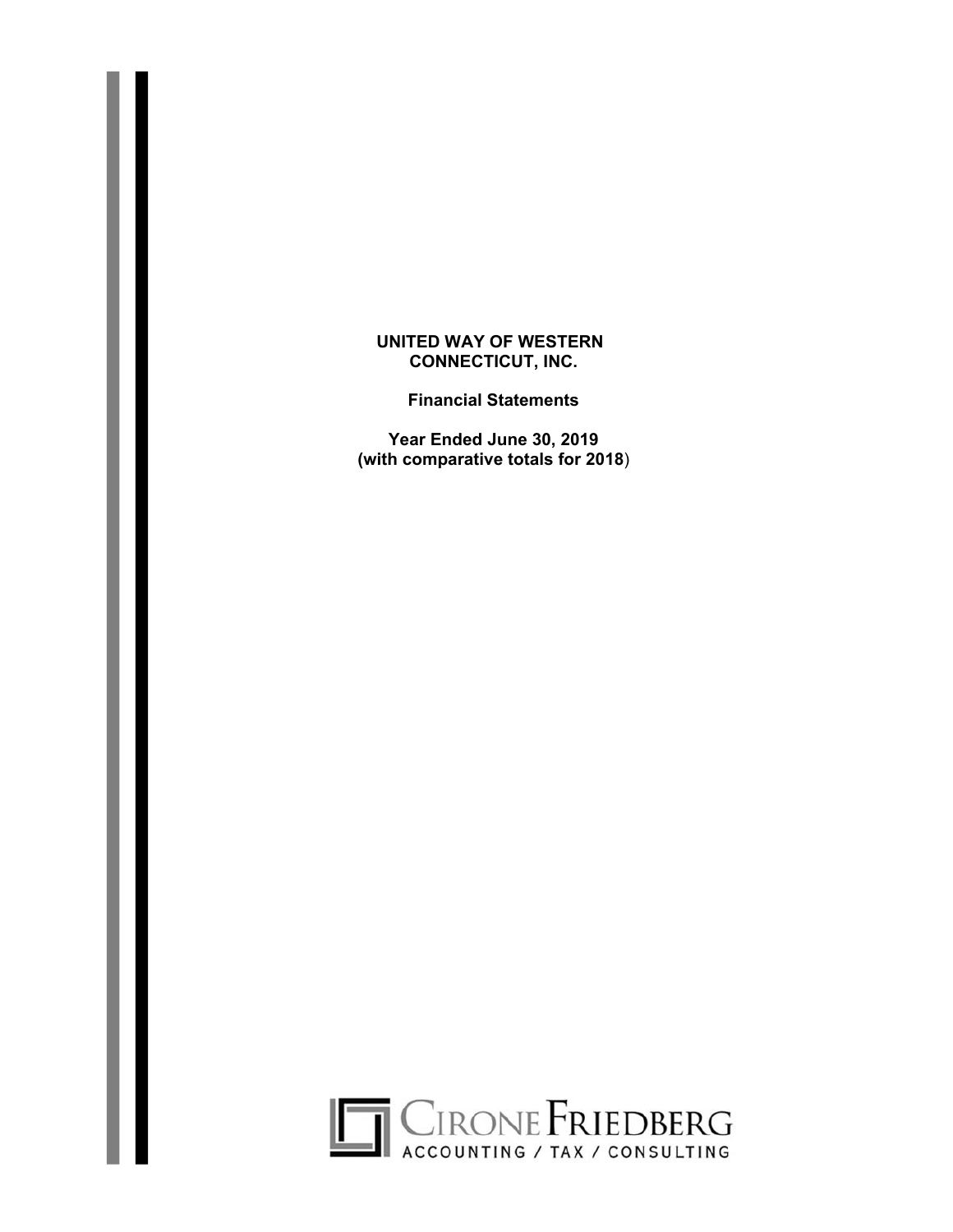## **CONTENTS**

Independent Auditor's Report

# Financial Statements

Notes to Financial Statements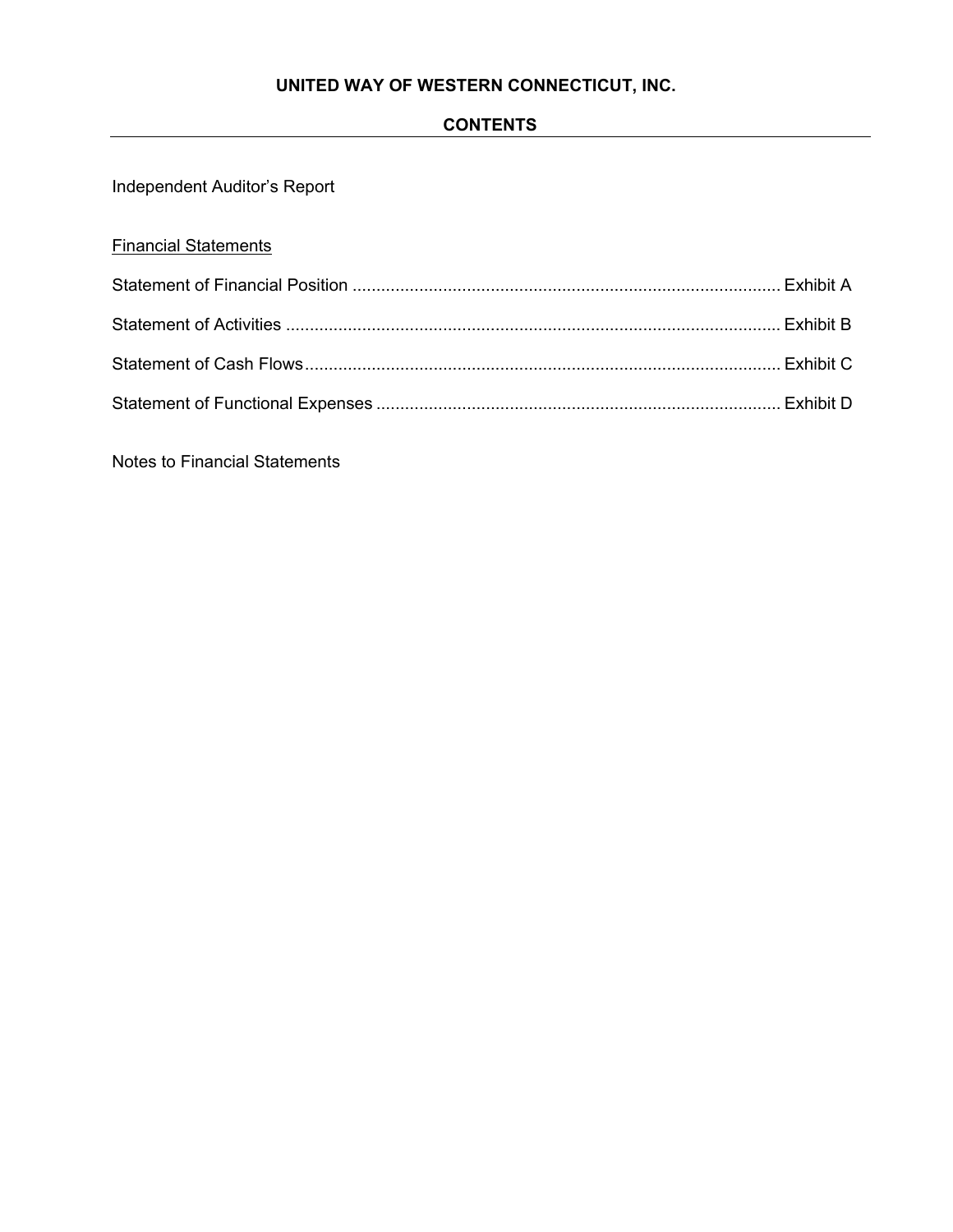

o: 203.366.5876 f: 203.366.1924 cironefriedberg.com

## **Independent Auditor's Report**

The Board of Directors United Way of Western Connecticut, Inc. Danbury, Connecticut

### *Report on the Financial Statements*

We have audited the accompanying financial statements of United Way of Western Connecticut, Inc. (United Way) which comprise the statement of financial position as of June 30, 2019, and the related statements of activities, cash flows, and functional expenses for the year then ended, and the related notes to the financial statements.

### *Management's Responsibility for the Financial Statements*

Management is responsible for the preparation and fair presentation of these financial statements in accordance with accounting principles generally accepted in the United States of America; this includes the design, implementation, and maintenance of internal control relevant to the preparation and fair presentation of the financial statements that are free from material misstatement, whether due to fraud or error.

#### *Auditor's Responsibility*

Our responsibility is to express an opinion on these financial statements based on our audit. We conducted our audit in accordance with auditing standards generally accepted in the United States of America. Those standards require that we plan and perform the audit to obtain reasonable assurance about whether the financial statements are free from material misstatement.

An audit involves performing procedures to obtain audit evidence about the amounts and disclosures in the financial statements. The procedures selected depend on the auditor's judgment, including the assessment of the risks of material misstatement of the financial statements whether due to fraud or error. In making those risk assessments, the auditor considers internal control appropriate to the entity's preparation and fair presentation of the financial statements in order to design audit procedures that are relevant in the circumstances, but not for the purpose of expressing an opinion on the effectiveness of the entity's internal control. Accordingly, we express no such opinion. An audit also includes evaluating the appropriateness of accounting policies used and the reasonableness of significant accounting estimates made by management, as well as evaluating the overall presentation of the financial statements.

We believe that the audit evidence we have obtained is sufficient and appropriate to provide a basis for our audit opinion.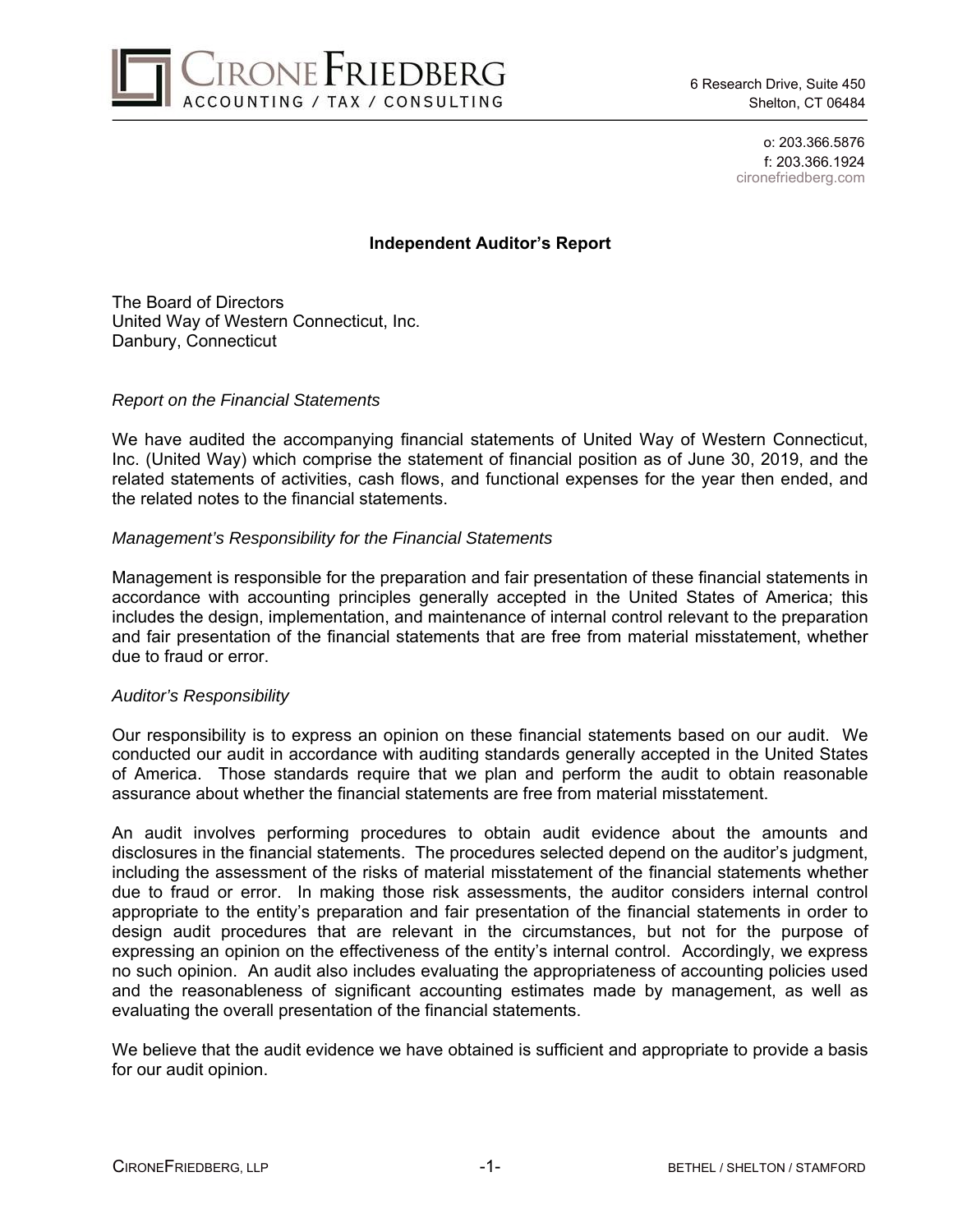## *Opinion*

In our opinion, the financial statements referred to above present fairly, in all materials respects, the financial position of United Way of Western Connecticut, Inc. as of June 30, 2019 and the changes in its net assets and its cash flows for the year then ended in accordance with accounting principles generally accepted in the United States of America.

## *Report on Summarized Comparative Information*

We have previously audited United Way's financial statements as of and for the year ended June 30, 2018, and we expressed an unmodified audit opinion on those audited financial statements in our report dated October 25, 2018. In our opinion, the summarized comparative information presented herein as of and for the year ended June 30, 2018 is consistent, in all material respects, with the audited financial statements from which it has been derived.

Cirone Friedberg, LLP

Shelton, Connecticut October 29, 2019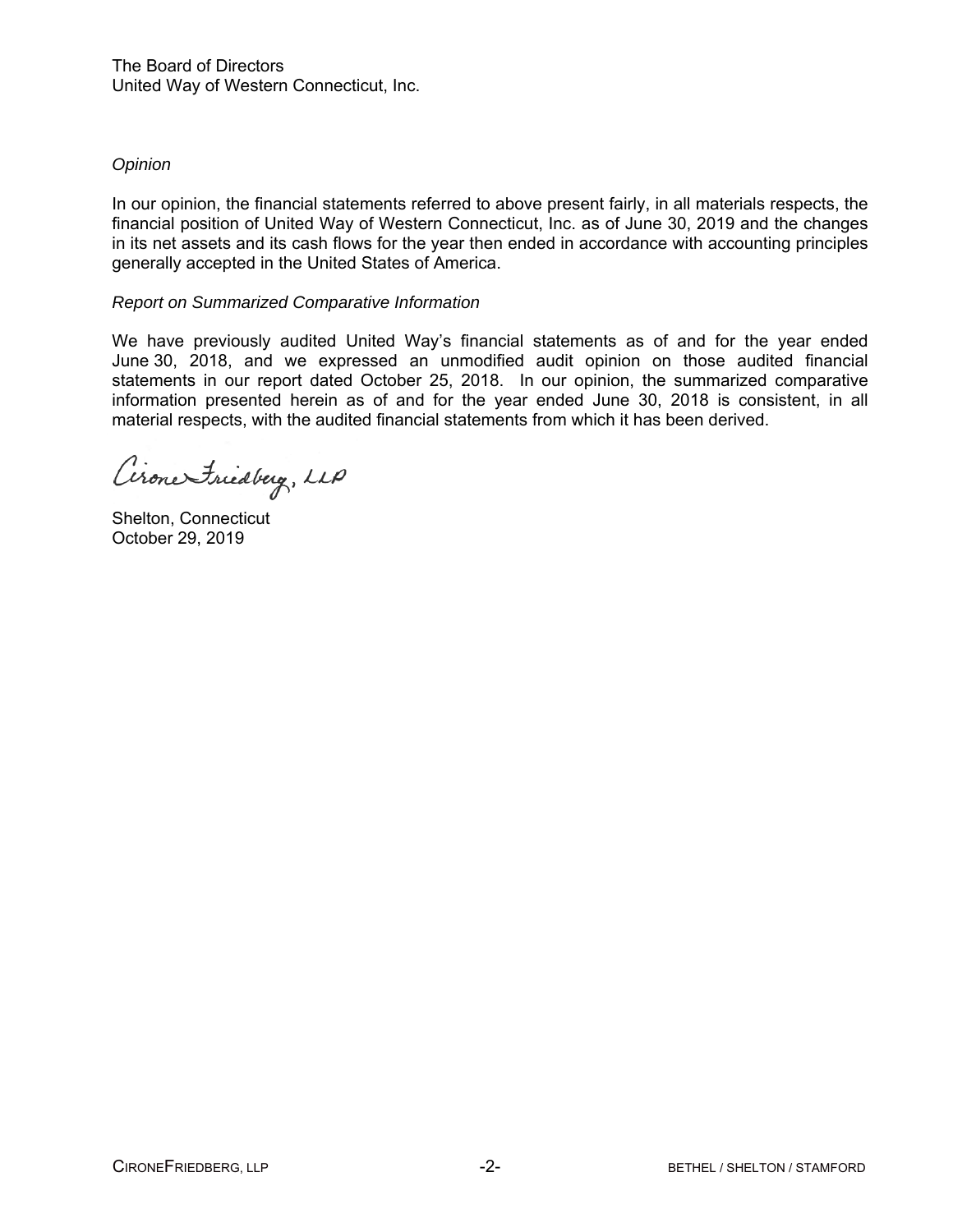# **STATEMENT OF FINANCIAL POSITION JUNE 30, 2019 (with comparative totals for 2018)**

|                                                                                                                 | <u>2019</u>   | <u>2018</u>   |
|-----------------------------------------------------------------------------------------------------------------|---------------|---------------|
| <b>ASSETS</b>                                                                                                   |               |               |
| Cash and Cash Equivalents                                                                                       | \$<br>243,333 | \$<br>653,196 |
| Investments                                                                                                     | 3,149,868     | 3,251,273     |
| Promises to Give, Net of Allowance for Uncollectible                                                            |               |               |
| Promises of \$54,499 in 2019 and \$66,784 in 2018                                                               | 1,654,334     | 1,077,370     |
| Designations Receivable from Others, Net of Allowance for<br>Uncollectible Designations of \$18,873 in 2019 and |               |               |
| \$23,753 in 2018                                                                                                | 71,639        | 95,087        |
| <b>Prepaid Expenses and Other Assets</b>                                                                        | 240,070       | 183,994       |
| <b>Security Deposit</b>                                                                                         | 15,000        | 15,000        |
| Improvements, Furniture and Equipment, Net                                                                      | 71,033        | 53,917        |
| <b>Agency Assets</b>                                                                                            | 81,153        | 109,861       |
| <b>Total Assets</b>                                                                                             | \$5,526,430   | \$5,439,698   |
| <b>LIABILITIES AND NET ASSETS</b>                                                                               |               |               |
| Liabilities                                                                                                     |               |               |
| <b>Accounts Payable and Accrued Expenses</b>                                                                    | \$<br>206,389 | \$<br>198,478 |
| Revenue Received in Advance                                                                                     | 12,725        | 10,925        |
| Refundable Advances on Grants                                                                                   | 93,162        | 204,511       |
| <b>Agency Liabilities</b>                                                                                       | 81,153        | 109,861       |
| <b>Total Liabilities</b>                                                                                        | 393,429       | 523,775       |
| <b>Net Assets</b>                                                                                               |               |               |
| <b>Without Donor Restrictions:</b>                                                                              |               |               |
| Net Investment in Improvements, Furniture and Equipment                                                         | 71,033        | 53,917        |
| Board Designated - Children's Programs and Services                                                             | 554,167       | 804,939       |
| <b>Board Designated - Other</b>                                                                                 | 2,425,597     | 2,786,163     |
| Undesignated - Available for Operations                                                                         | 50,000        | 50,000        |
| <b>Total Without Donor Restrictions</b>                                                                         | 3,100,797     | 3,695,019     |
| <b>With Donor Restrictions</b>                                                                                  | 2,032,204     | 1,220,904     |
| <b>Total Net Assets</b>                                                                                         | 5,133,001     | 4,915,923     |
| <b>Total Liabilities and Net Assets</b>                                                                         | \$5,526,430   | \$5,439,698   |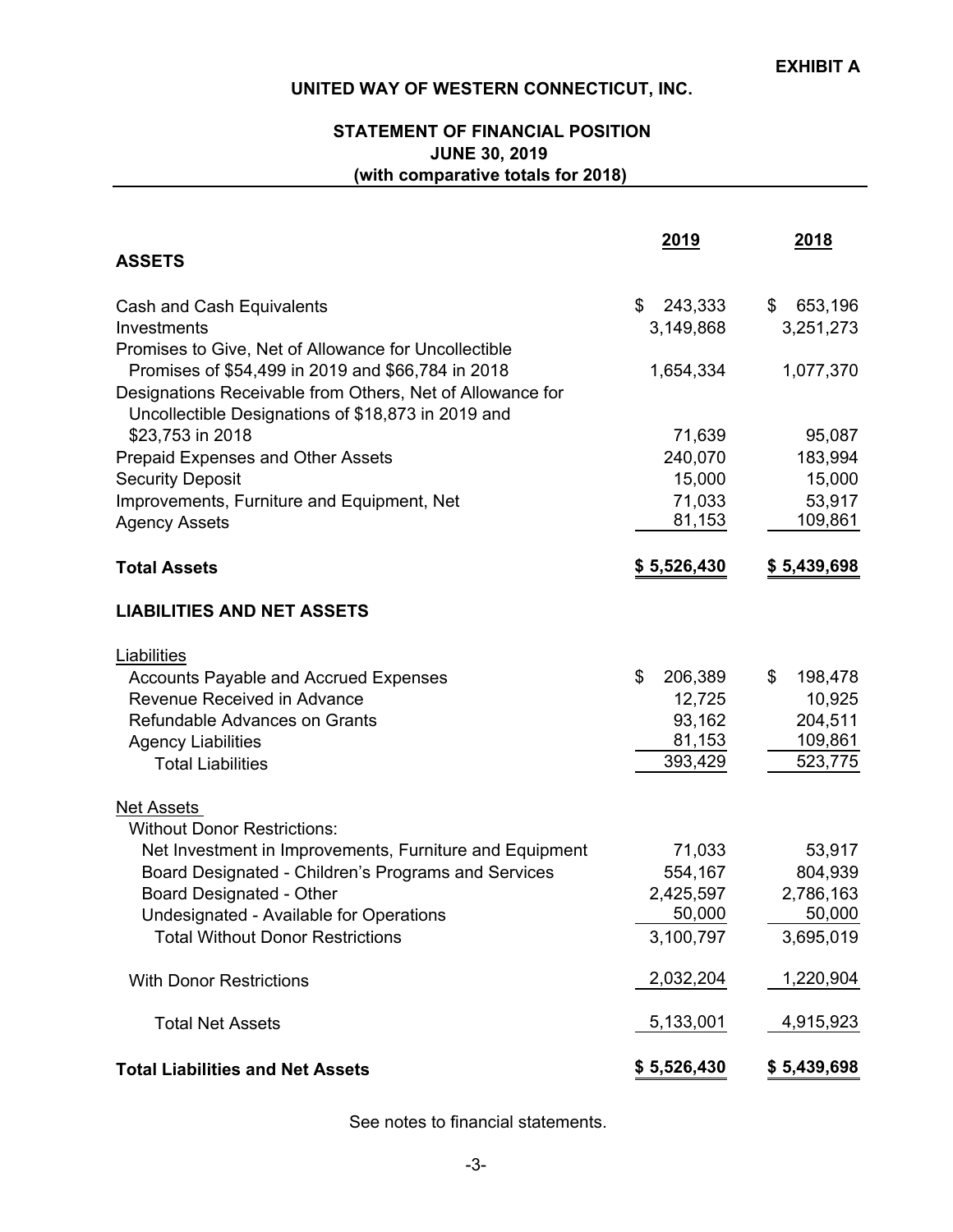### **STATEMENT OF ACTIVITIES YEAR ENDED JUNE 30, 2019 (with comparative totals for 2018)**

|                                                    | 2019                           |                     |               | 2018         |
|----------------------------------------------------|--------------------------------|---------------------|---------------|--------------|
|                                                    | <b>Without</b><br><b>Donor</b> | With<br>Donor       |               |              |
| <b>Revenues, Gains and Other Support</b>           | <b>Restrictions</b>            | <b>Restrictions</b> | <b>Total</b>  | <b>Total</b> |
| Campaign Revenue:                                  |                                |                     |               |              |
| <b>Total Amounts Raised in Campaigns</b>           | \$2,843,437                    | 786,850<br>\$       | \$3,630,287   | \$4,202,180  |
| Less: Amounts Raised on Behalf of                  |                                |                     |               |              |
| Others - Designations, Net                         | (1,339,588)                    |                     | (1, 339, 588) | (1,867,293)  |
| Less: Provision for Uncollectible Accounts         | (54, 499)                      |                     | (54, 499)     | (66, 784)    |
| Add: Collections of Prior Year Campaigns           | 1,449,350                      | 786,850             | 2,236,200     | 2,268,103    |
| in Excess of Amounts Anticipated                   | 111,656                        |                     | 111,656       | 137,536      |
| Campaign Revenue, Net                              | 1,561,006                      | 786,850             | 2,347,856     | 2,405,639    |
|                                                    |                                |                     |               |              |
| Designations from Other United Ways, Net           | 178,783                        |                     | 178,783       | 242,757      |
| Contributions and Sponsorships                     | 580,874                        | 261,089             | 841,963       | 735,203      |
| <b>Fund-raising Events</b>                         | 158,772                        |                     | 158,772       | 208,637      |
| Grants                                             | 802,399                        |                     | 802,399       | 1,098,709    |
| Interest and Investment Income, Net                | 172,840                        |                     | 172,840       | 215,448      |
| Fees and Other Income                              | 24,074                         |                     | 24,074        | 26,089       |
| In-kind and Non-Cash Contributions                 | 147,732                        |                     | 147,732       | 217,117      |
| Total                                              | 3,626,480                      | 1,047,939           | 4,674,419     | 5,149,599    |
| Net Assets Released from Restrictions:             |                                |                     |               |              |
| Satisfaction of Purpose Restrictions               | 9,808                          | (9,808)             |               |              |
| Satisfaction of Time and Purpose Restrictions      | 225,822                        | (225, 822)          |               |              |
| <b>Expiration of Time Restrictions</b>             | 1,009                          | (1,009)             |               |              |
| <b>Total Net Assets Released from Restrictions</b> | 236,639                        | (236, 639)          |               |              |
| Total Revenues, Gains and Other Support            | 3,863,119                      | 811,300             | 4,674,419     | 5,149,599    |
| <b>Expenses</b>                                    |                                |                     |               |              |
| <b>Functional Expenses:</b>                        |                                |                     |               |              |
| <b>Community Services:</b>                         |                                |                     |               |              |
| Community Impact Grants, Other                     |                                |                     |               |              |
| Distributions and Program Expenses                 | 3,158,011                      |                     | 3,158,011     | 3,313,293    |
| <b>Supporting Services:</b>                        |                                |                     |               |              |
| <b>Resource Development and Marketing</b>          | 545,058                        |                     | 545,058       | 474,818      |
| Management and General                             | 706,837                        |                     | 706,837       | 617,171      |
| <b>Total Supporting Services</b>                   | 1,251,895                      |                     | 1,251,895     | 1,091,989    |
| <b>Total Functional Expenses</b>                   | 4,409,906                      |                     | 4,409,906     | 4,405,282    |
| Cost of Direct Benefits to Donors                  | 47,435                         |                     | 47,435        | 69,630       |
|                                                    | 4,457,341                      |                     | 4,457,341     | 4,474,912    |
| <b>Total Expenses</b>                              |                                |                     |               |              |
| Change in Net Assets                               | (594, 222)                     | 811,300             | 217,078       | 674,687      |
| Net Assets At Beginning of Year                    | 3,695,019                      | 1,220,904           | 4,915,923     | 4,241,236    |
| Net Assets At End of Year                          | \$3,100,797                    | \$2,032,204         | \$5,133,001   | 4,915,923    |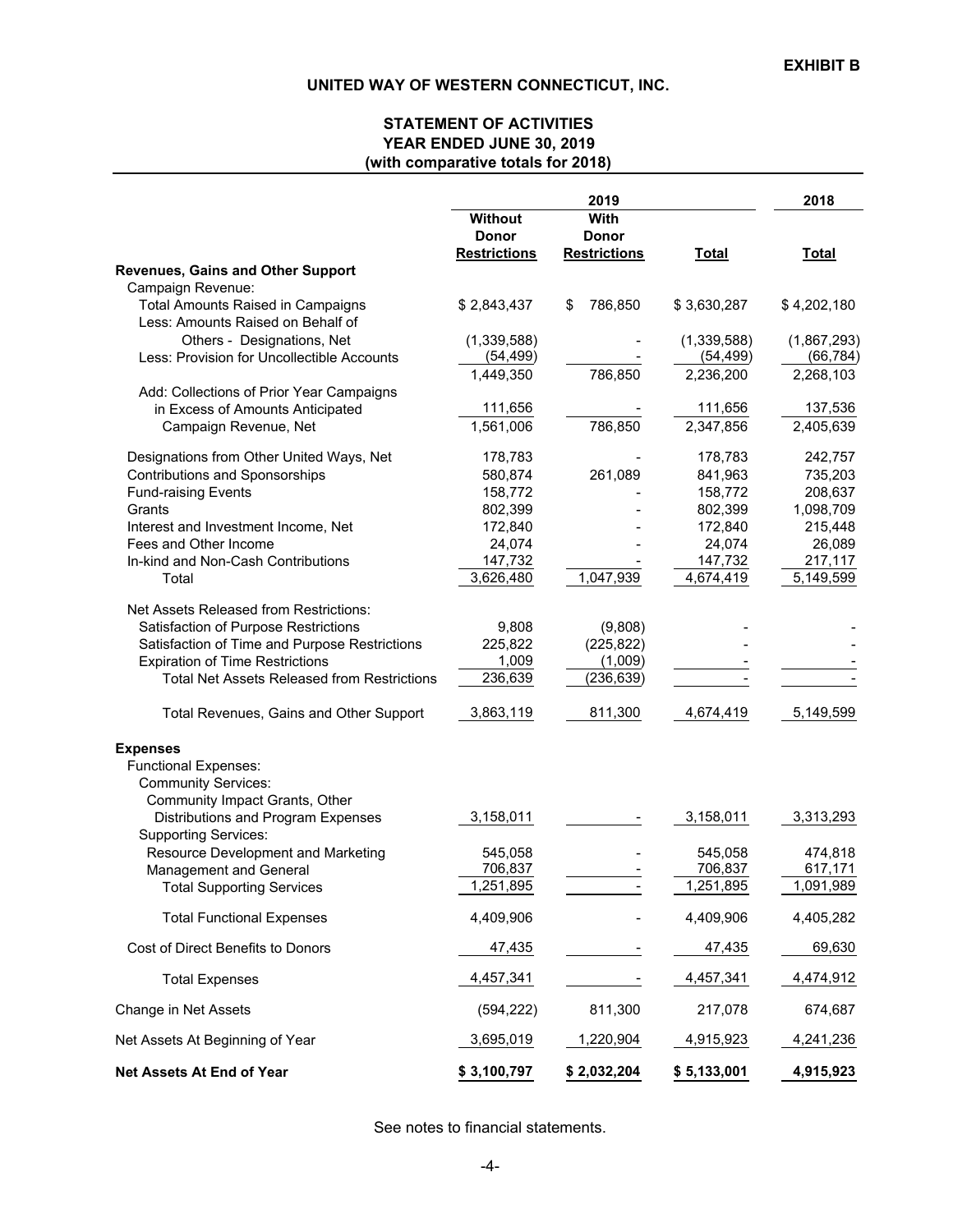### **STATEMENTS OF FUNCTIONAL EXPENSES YEAR ENDED JUNE 30, 2019 (with comparative totals for 2018)**

|                                                       |                                 |               | 2019                    |             |               | 2018         |
|-------------------------------------------------------|---------------------------------|---------------|-------------------------|-------------|---------------|--------------|
|                                                       | <b>Program Services</b>         |               | <b>Support Services</b> |             |               |              |
|                                                       | <b>Community Impact Grants,</b> | Resource      |                         |             |               |              |
|                                                       | Other Distributions, and        | Development   | Management              |             |               |              |
|                                                       | Other Program Expenses          | and Marketing | and General             | Total       | Total         | <b>Total</b> |
| Programs and Community Investments:                   |                                 |               |                         |             |               |              |
| Education                                             | \$<br>698,356                   | \$            | \$                      | \$          | 698,356<br>\$ | \$1,033,507  |
| <b>Financial Stability</b>                            | 298,718                         |               |                         |             | 298,718       | 151,430      |
| <b>Food Security</b>                                  | 93,994                          |               |                         |             | 93,994        | 81,809       |
| Volunteerism                                          | 44,522                          |               |                         |             | 44,522        | 39,539       |
| Basic Needs, Including In-kind of \$5,200 and \$2,283 | 486,373                         |               |                         |             | 486,373       | 616,207      |
| <b>Other Community Investments</b>                    | 1,344,851                       |               |                         |             | 1,344,851     | 1,869,786    |
| Less: Raised on Behalf of Others - Designations       | (1,339,588)                     |               |                         |             | (1,339,588)   | (1,867,293)  |
| Programs and Community Investments, Net               | ,627,226                        |               |                         |             | 1,627,226     | 1,924,985    |
| <b>Salaries</b>                                       | 801,972                         | 330,224       | 440,299                 | 770,523     | 1,572,495     | 1,333,322    |
| <b>Employee Benefits</b>                              | 122,785                         | 50,559        | 67,413                  | 117,972     | 240,757       | 186,757      |
| Payroll Taxes                                         | 68,875                          | 28,360        | 37,814                  | 66,174      | 135,049       | 122,732      |
| Sub-total Employee Related Expenses                   | 993,632                         | 409,143       | 545,526                 | 954,669     | 1,948,301     | 1,642,811    |
| Sub-total                                             | 2,620,858                       | 409,143       | 545,526                 | 954,669     | 3,575,527     | 3,567,796    |
| Professional and Consulting Fees                      | 68,798                          | 20,165        | 29,654                  | 49,819      | 118,617       | 77,302       |
| Office Supplies and Postage                           | 12,299                          | 3,605         | 5,301                   | 8,906       | 21,205        | 26,186       |
| Telephone and Internet                                | 14,436                          | 4,231         | 6,223                   | 10,454      | 24,890        | 26,928       |
| <b>Printing and Promotion</b>                         | 28,411                          | 8,327         | 12,246                  | 20,573      | 48,984        | 55,592       |
| Occupancy                                             | 120,808                         | 17,153        | 46,479                  | 63,632      | 184,440       | 182,007      |
| Insurance                                             | 15,871                          | 2,253         | 6,106                   | 8,359       | 24,230        | 22,030       |
| Maintenance of Equipment                              | 53,031                          | 7,530         | 20,403                  | 27,933      | 80,964        | 70,043       |
| <b>Fund-raising Events</b>                            |                                 | 48,919        |                         | 48,919      | 48,919        | 37,788       |
| Conferences, Training and Travel                      | 19,150                          | 5,613         | 8,254                   | 13,867      | 33,017        | 25,470       |
| <b>Dues</b>                                           | 3,453                           | 1,012         | 1,488                   | 2,500       | 5,953         | 6,965        |
| In-kind and Non-Cash Expenses                         | 142,532                         |               |                         |             | 142,532       | 214,834      |
| Depreciation                                          | 6,778                           | 1,987         | 2,922                   | 4,909       | 11,687        | 10,733       |
| United Way Worldwide Dues                             | 31,923                          | 9,357         | 13,760                  | 23,117      | 55,040        | 47,090       |
| Miscellaneous                                         | 19,663                          | 5,763         | 8,475                   | 14,238      | 33,901        | 34,519       |
| Sub-total Other Expenses                              | 537,153                         | 135,915       | 161,311                 | 297,226     | 834,379       | 837,487      |
| <b>Total Functional Expenses</b>                      | \$3,158,011                     | \$545,058     | \$706,837               | \$1,251,895 | \$4,409,906   | \$4,405,283  |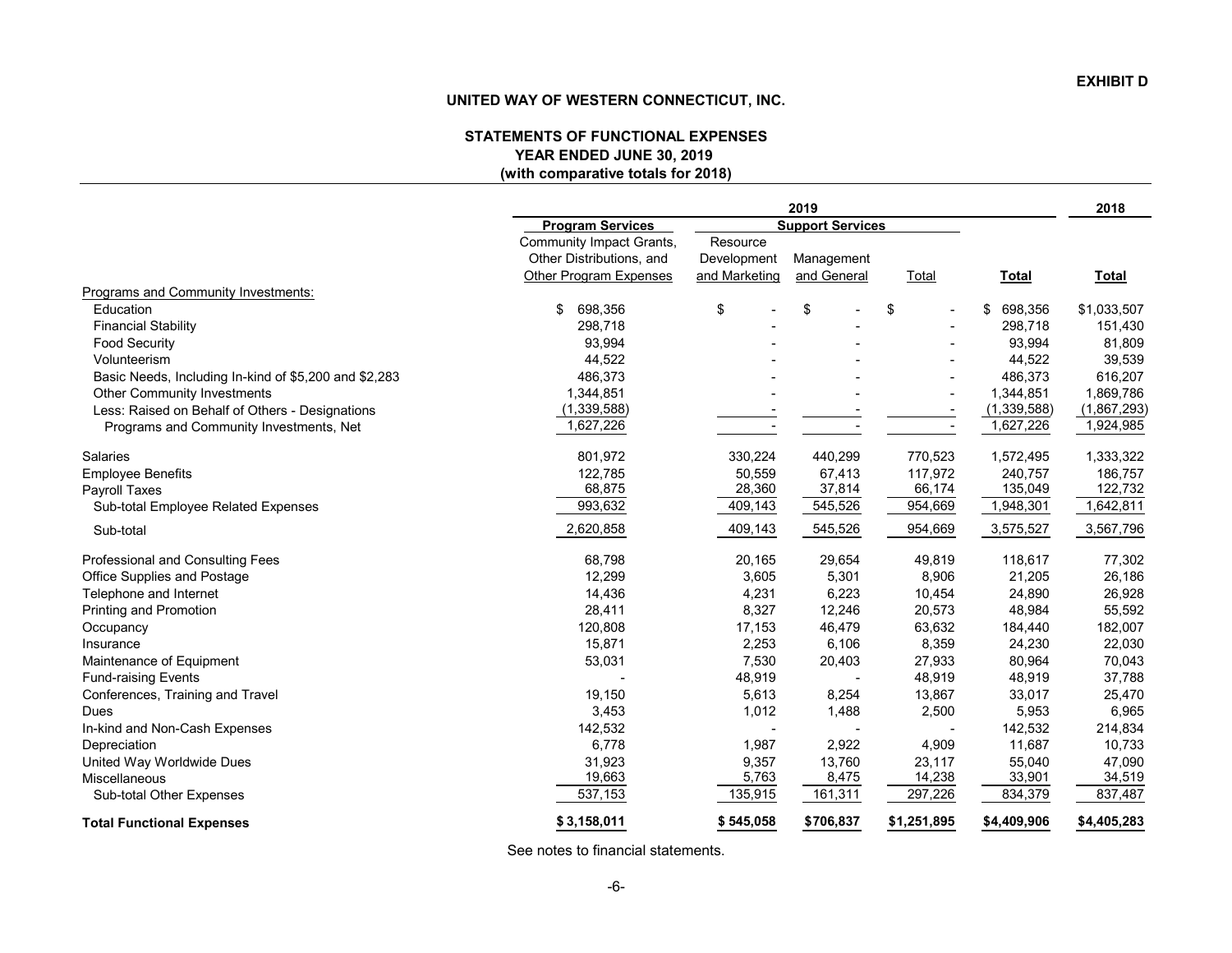# **(with comparative totals for 2018) YEAR ENDED JUNE 30, 2019 STATEMENT OF CASH FLOWS**

|                                                      | 2019          | 2018          |
|------------------------------------------------------|---------------|---------------|
| <b>Cash Flows from Operating Activities</b>          |               |               |
| <b>Change in Net Assets</b>                          | \$<br>217,078 | \$<br>674,687 |
| Adjustments to Reconcile Change in Net Assets to Net |               |               |
| Cash (Used) Provided by Operating Activities:        |               |               |
| Depreciation                                         | 11,687        | 10,733        |
| Provision for Uncollectible Promises to Give         | 54,499        | 66,784        |
| Provision for Uncollectible Designations             | 18,873        | 23,753        |
| Realized Losses (Gains) on Sale of Investments       | 3,630         | (25, 157)     |
| <b>Unrealized Appreciation on Investments</b>        | (77, 118)     | (104, 512)    |
| Changes in:                                          |               |               |
| Promises to Give                                     | (631, 463)    | (369, 837)    |
| Designations Receivable from Others                  | 4,575         | (18, 912)     |
| <b>Prepaid Expenses and Other Assets</b>             | (56,076)      | (86, 412)     |
| <b>Agency Assets</b>                                 | 28,708        | (13,019)      |
| Accounts Payable and Accrued Expenses                | 7,911         | 47,856        |
| Revenue Received in Advance                          | 1,800         | 1,571         |
| <b>Refundable Advances on Grants</b>                 | (111, 349)    | 128,232       |
| <b>Agency Liabilities</b>                            | (28, 708)     | 13,019        |
| <b>Total Adjustments</b>                             | (773, 031)    | (325, 901)    |
| Net Cash (Used) Provided by Operating Activities     | (555,953)     | 348,786       |
| <b>Cash Flows from Investing Activities</b>          |               |               |
| Purchase of Furniture and Equipment                  | (28, 803)     | (14, 904)     |
| Proceeds from Assets Available for Sale              |               | 580,202       |
| <b>Purchase of Investments</b>                       | (164, 656)    | (971, 941)    |
| Proceeds from Sale of Investments                    | 339,549       | 559,424       |
| Net Cash Provided by Investing Activities            | 146,090       | 152,781       |
| Net (Decrease) Increase in Cash and Cash Equivalents | (409, 863)    | 501,567       |
| Cash and Cash Equivalents - Beginning of Year        | 653,196       | 151,629       |
| <b>Cash and Cash Equivalents - End of Year</b>       | 243,333<br>\$ | \$<br>653,196 |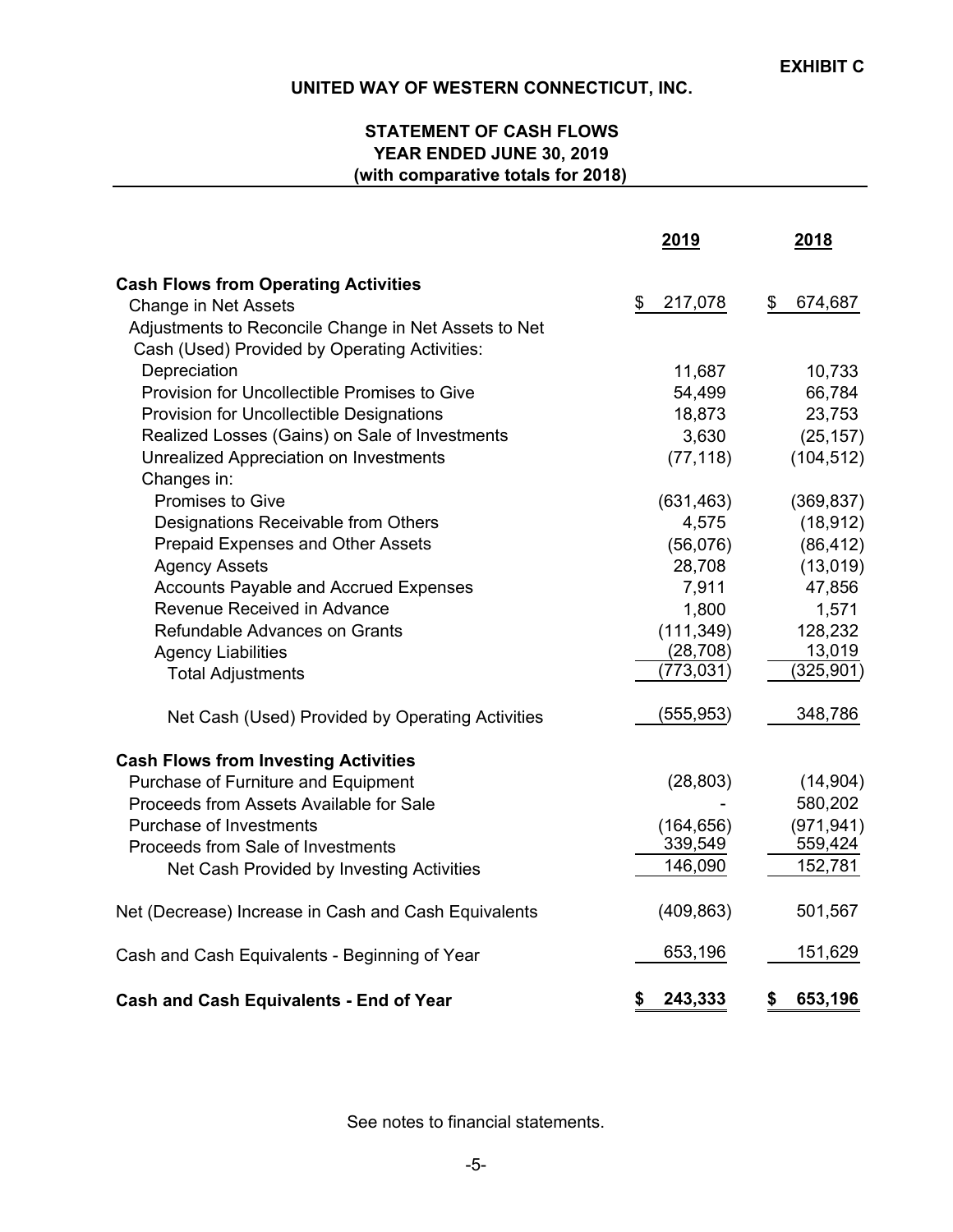## **NOTES TO FINANCIAL STATEMENTS JUNE 30, 2019 (with comparative totals for 2018)**

### **NOTE 1 - NATURE OF OPERATIONS**

The mission of United Way of Western Connecticut, Inc. (United Way) is to improve the lives of hard-working, struggling households by mobilizing the resources of local communities to create lasting change. United Way fights for the health, education, and financial stability of every person throughout our 15-town service area. United Way is a local, volunteer-led organization working together with community leaders, nonprofit organizations, community volunteers, and businesses to focus on the most pressing needs in the communities of Northern Fairfield County, Southern Litchfield County, and Stamford.

Since 2014, United Way has focused on the sustainability of households living paycheck-topaycheck called **ALICE®** (**A**sset **L**imited, **I**ncome **C**onstrained, **E**mployed). Research conducted in partnership with Rutgers University in 2014 and updated in 2016 and 2018 indicates that more than 40% of households in Connecticut live at or below a basic cost of living threshold. ALICE represents the growing number of individuals and families who are working, but unable to afford the basic necessities of housing, food, child care, health care, and transportation. United Way is focused on impacting the lives of the ALICE population, increasing their financial stability, and ultimately reducing the number of ALICE households in Western Connecticut. United Way's success is rooted in listening directly to ALICE households through community conversations, focusing on targeted outcomes that will improve their lives, and measuring success for continual improvement and to achieve significant systemic change.

United Way has one governing board comprised of members from each of its three main regions (Northern Fairfield County, Southern Litchfield County, and Stamford) to provide needed expertise and perspective. Additionally, three Community Councils focus on local priorities by identifying community needs, building long-term funding sources, and allocating resources to local service programs.

United Way raises funds and utilizes volunteers and in-kind resources to address local needs that impact households that live paycheck-to-paycheck (ALICE) or in poverty. Resource development activities include annual workplace campaigns, direct mail and email solicitations, major gifts, planned gifts, special events, and securing grant funding. United Way distributes community impact and other grants through open, transparent processes that best benefit the ALICE and poverty populations. Agencies funded by United Way are evaluated for their ability to meet desired outcomes and their financial health. Substantial funds are directed to prepare children for successful entry into kindergarten, help families achieve financial stability, and improve access to fresh, healthy foods. United Way engages additional funding sources and collaborative partners to accomplish this work and strives to fund organizations working together towards common population outcomes.

United Way also values volunteerism as an important community resource. Volunteer recruitment, referral and placement with agencies, skilled volunteerism, corporate team volunteerism, youth volunteerism, senior volunteerism, and nonprofit board service training are among the services provided by United Way.

United Way is a not-for-profit organization incorporated under the Nonstock Corporation Act of the State of Connecticut, and is exempt from federal income tax under Section 501(c)(3) of the Internal Revenue Code. United Way is also exempt from state income tax.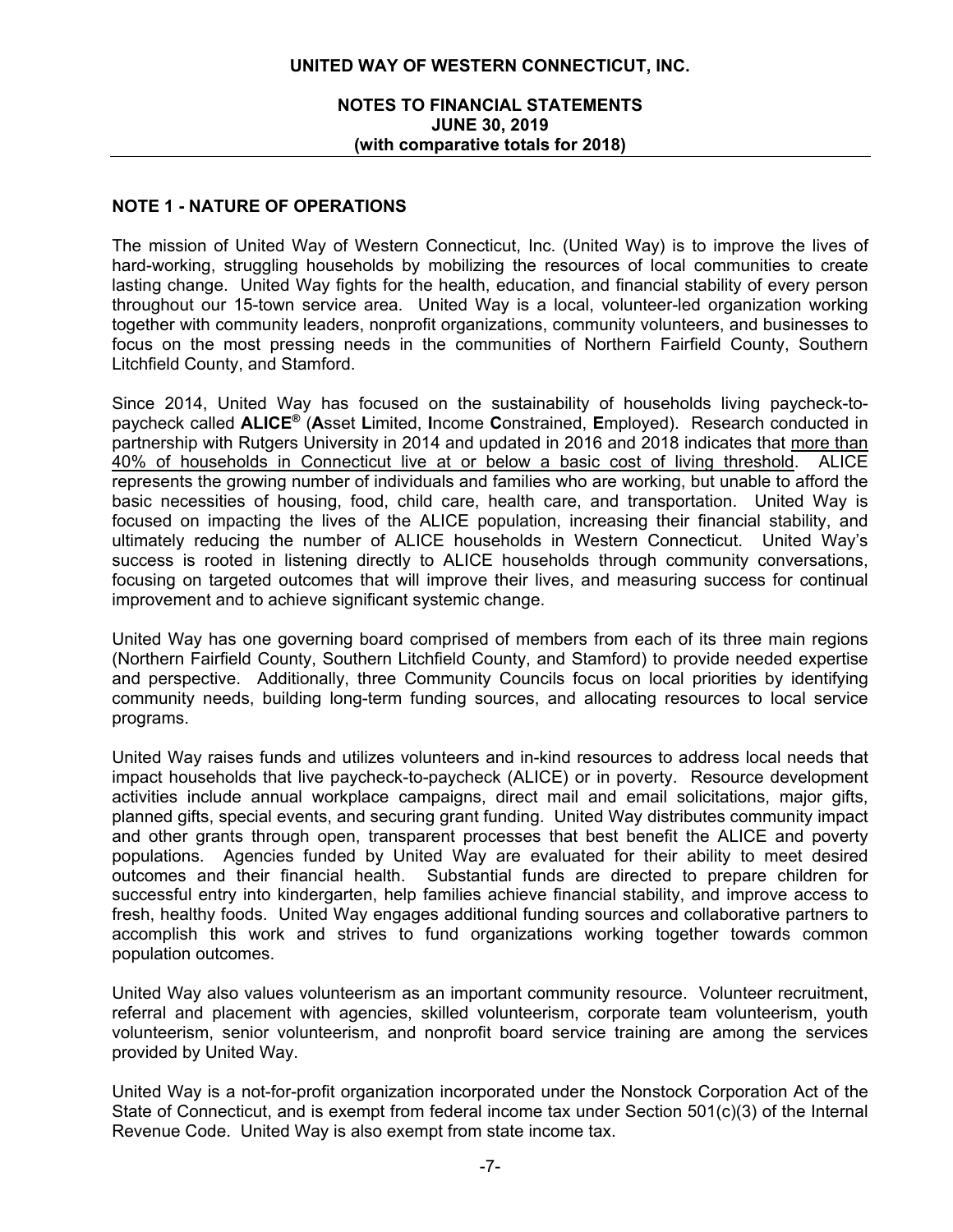## **NOTES TO FINANCIAL STATEMENTS JUNE 30, 2019 (with comparative totals for 2018)**

## **NOTE 2 - SUMMARY OF SIGNIFICANT ACCOUNTING POLICIES**

#### Basis of Presentation

The financial statements of United Way have been prepared in accordance with accounting principles generally accepted in the United States of America, which require United Way to report information regarding its financial position and activities according to the following net asset classification:

#### Net Assets Without Donor Restrictions

Net assets that are not subject to donor-imposed restrictions and may be expended for any purpose in performing the primary objectives of the organization. These net assets may be used at the discretion of United Way's Board of Directors.

The net investment in improvements, furniture and equipment consists of the net book value of property and equipment acquired with net assets without donor restrictions or donated assets.

The Board of Directors had designated certain net assets without donor restrictions.

#### Net Assets With Donor Restrictions

Some donor restrictions are temporary in nature; those restrictions will be met by actions of Untied Way or by the passage of time. Other donor restrictions are perpetual in nature, whereby the donor has stipulated that the funds be maintained in perpetuity. For each of the years ended June 30, 2019 and 2018, United Way has no net assets to be maintained in perpetuity.

Donor restricted contributions are reported as increases in net assets with donor restrictions. When a restriction expires, or the restricted purpose is satisfied, net assets are reclassified from net assets with donor restrictions to net assets without donor restrictions in the statement of activities.

#### Net Assets With Donor Restrictions - Endowments

Net assets with donor restrictions - endowments consist of net assets whose use is limited by donor-imposed restrictions that neither expire with the passage of time nor can be fulfilled or otherwise removed by actions of United Way. For each of the years ended June 30, 2019 and 2018, United Way has no net assets with donor restrictions - endowments.

#### Revenue Received in Advance

Revenue received in advance as of June 30 consists of advance program fees and sponsorships received relating to programs and events to take place during the following year.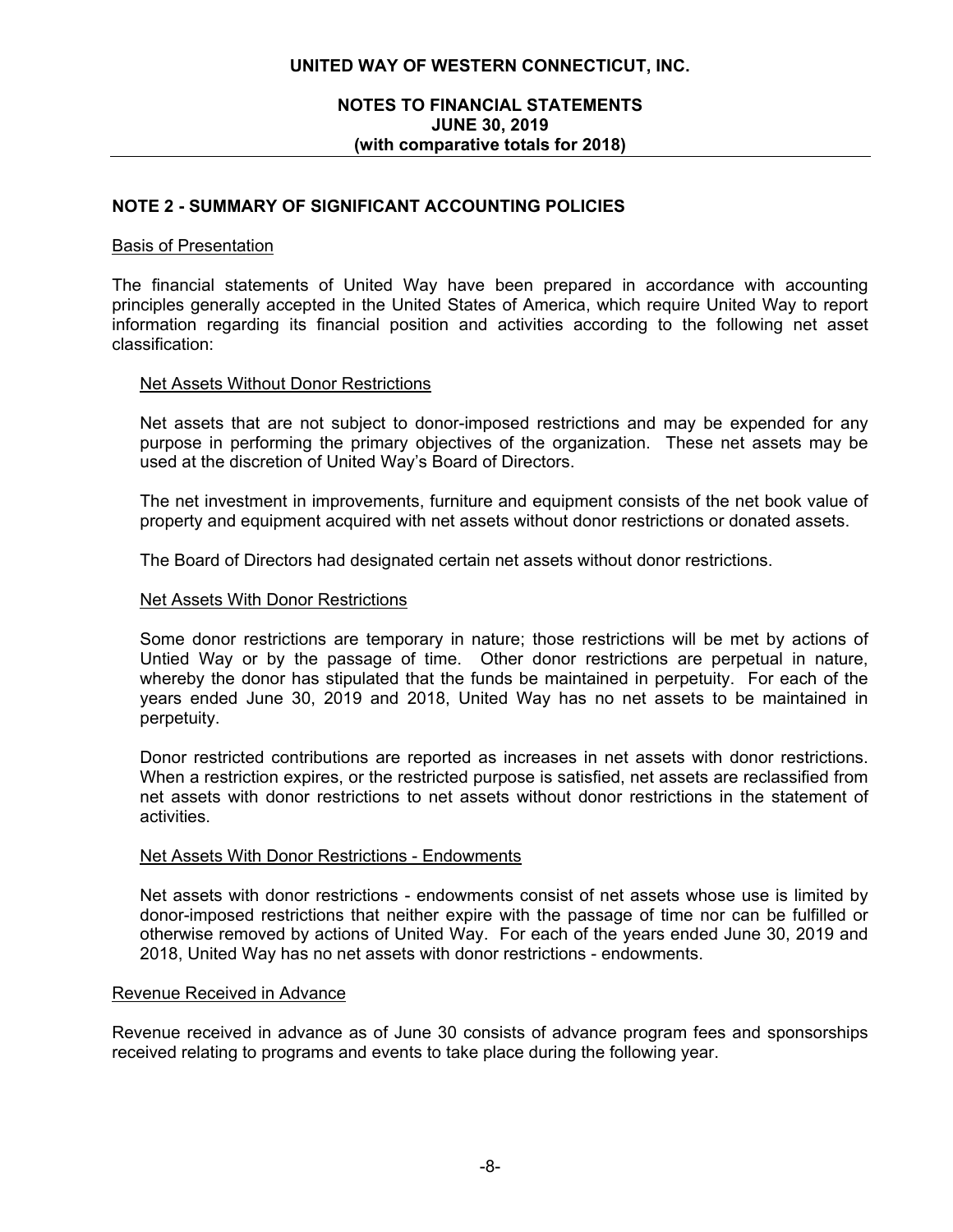## **NOTES TO FINANCIAL STATEMENTS JUNE 30, 2019 (with comparative totals for 2018)**

## **NOTE 2 - SUMMARY OF SIGNIFICANT ACCOUNTING POLICIES (CONTINUED)**

### Contributions and Campaign Revenue

Contributions received or promises to give without donor-imposed restrictions are reflected as net assets without donor restrictions. Contributions received or promises to give with donor-imposed restrictions are reflected as either net assets with donor restrictions, or net assets with donor restrictions - endowment support in the accompanying financial statements. Contributions or promises to give with donor-imposed conditions are not recognized as contributions or promises to give in the accompanying financial statements until the period when the conditions are met.

Promises to give that are expected to be received within one year of the financial statement date are reflected at their net realizable value (the gross amount of the promises to give, net of an allowance for uncollectible amounts). Promises to give that are expected to be collected more than one year after the financial statement date are reflected at the present value of their estimated future cash flows using a discount rate at the date the promise to give is received commensurate with the risks involved.

Contributions raised on behalf of others designated by the donors to be paid to specific agencies or other United Ways (Designations) are considered agency transactions. Such designated contributions are reflected, net of a provision for uncollectible amounts, in the accompanying statement of activities as part of total amounts raised in campaigns, but are not considered to be part of the campaign revenue of United Way and are therefore deducted to reflect United Way's campaign revenue. United Way earns administrative fees for the processing of designated contributions. United Way has included in total revenues amounts raised by other United Ways that were designated by donors to be paid to United Way. In addition, United Way increases or reduces campaign revenue for any excess or shortfall collections of amounts raised in prior year campaigns.

### Net Community Impact Grants and Other Distributions

Community impact grants and other distributions are made to programs approved by United Way's Board of Directors from funds raised in the annual campaign. United Way recognizes an expense and a liability when amounts are communicated to the partner organizations operating the programs in an award letter. United Way has presented in the accompanying statements of activities gross community investments and other distributions with a reduction for community investments and other distributions funded through designations.

### Allowance for Uncollectible Promises to Give

An allowance for uncollectible promises to give has been established which is evaluated periodically for adequacy based upon management's evaluation of past loss experience, known and inherent risks in its accounts plus other factors which could affect collectibility.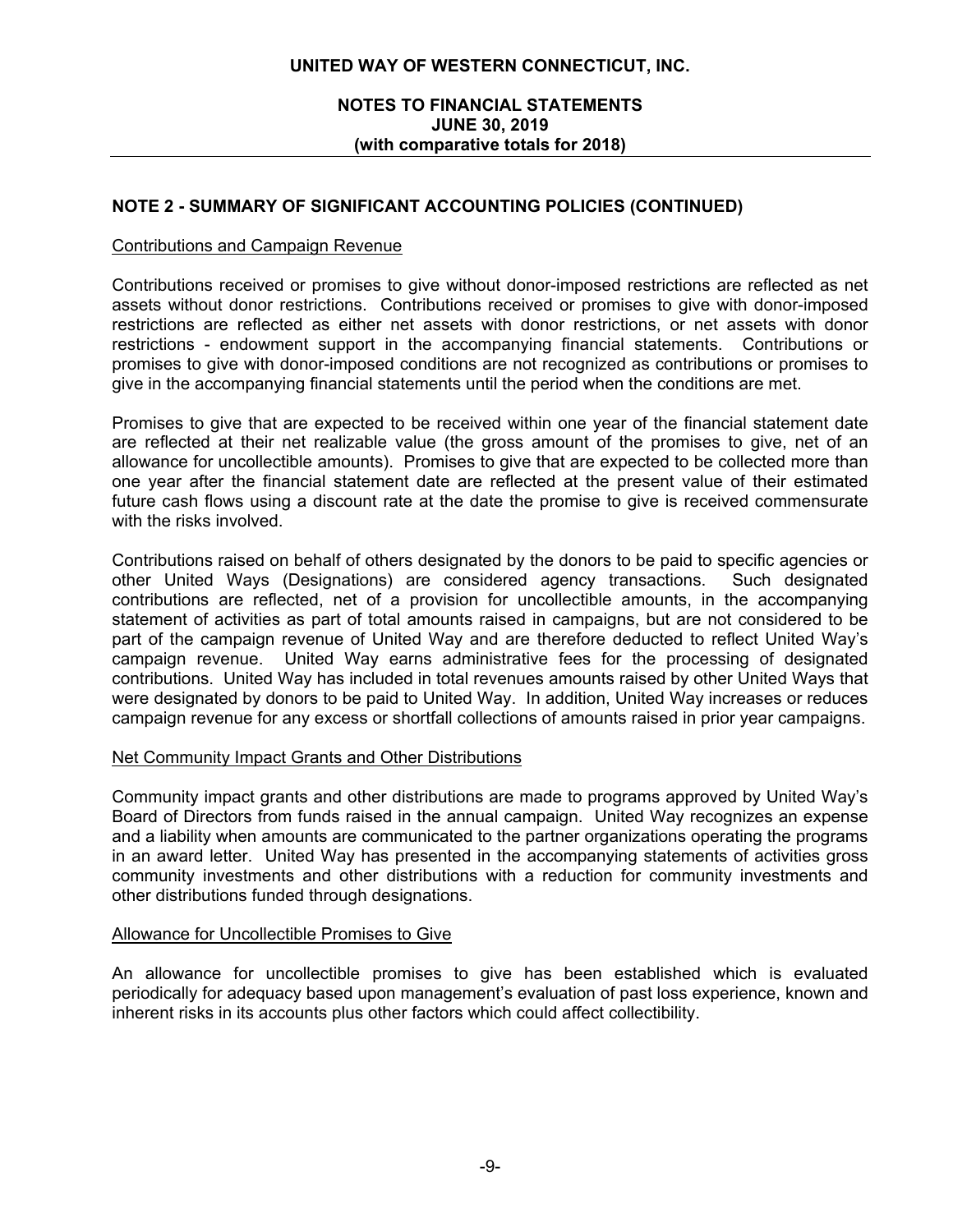## **NOTES TO FINANCIAL STATEMENTS JUNE 30, 2019 (with comparative totals for 2018)**

## **NOTE 2 - SUMMARY OF SIGNIFICANT ACCOUNTING POLICIES (CONTINUED)**

#### Investments

Investments are stated at fair value. Interest and investment income, net, including realized gains and losses and unrealized appreciation or depreciation on investments, are reflected in the accompanying statement of activities.

### Improvements, Furniture and Equipment

All acquisitions or donations of improvements, furniture and equipment are reflected at cost or their fair value at the date of the gift. Depreciation is provided for over the estimated useful lives of the assets on a straight-line basis. The estimated useful lives range from three to fifteen years. It is United Way's policy to remove fully depreciated assets no longer in service from its financial records.

### Newly Adopted Accounting Standard

Effective July 2018, United Way adopted the provisions of ASU 2016-14. The provisions improve the usefulness and reduce the complexities of information provided to donors, grantors, creditors and other users of the financial statements by eliminating the distinction between resources with permanent restrictions and those with temporary restrictions from the face of the financial statements. Enhanced disclosures in the notes to the financial statements will provide useful information about the nature, amounts and effects of the various types of donor-imposed restrictions, which also include limits on the purposes for which the resources can be used as well as the time frame for their use.

### Contributed Goods and Services and Non-Cash Contributions

Goods or services have been provided by various organizations, and a number of unpaid volunteers have contributed their time and resources in United Way's planning, budgeting and community fund grants and other distribution activities and in the fund-raising campaigns.

Contributions are recognized if the goods or services received (a) create or enhance nonfinancial assets or (b) require specialized skills, are provided by individuals possessing those skills, and would typically need to be purchased if not provided by donation. Contributed goods or services that do not meet the above criteria are not recognized. None of the volunteer services provided to United Way during either of the years ended June 30, 2019 and 2018 were required to be recognized in the accompanying financial statements.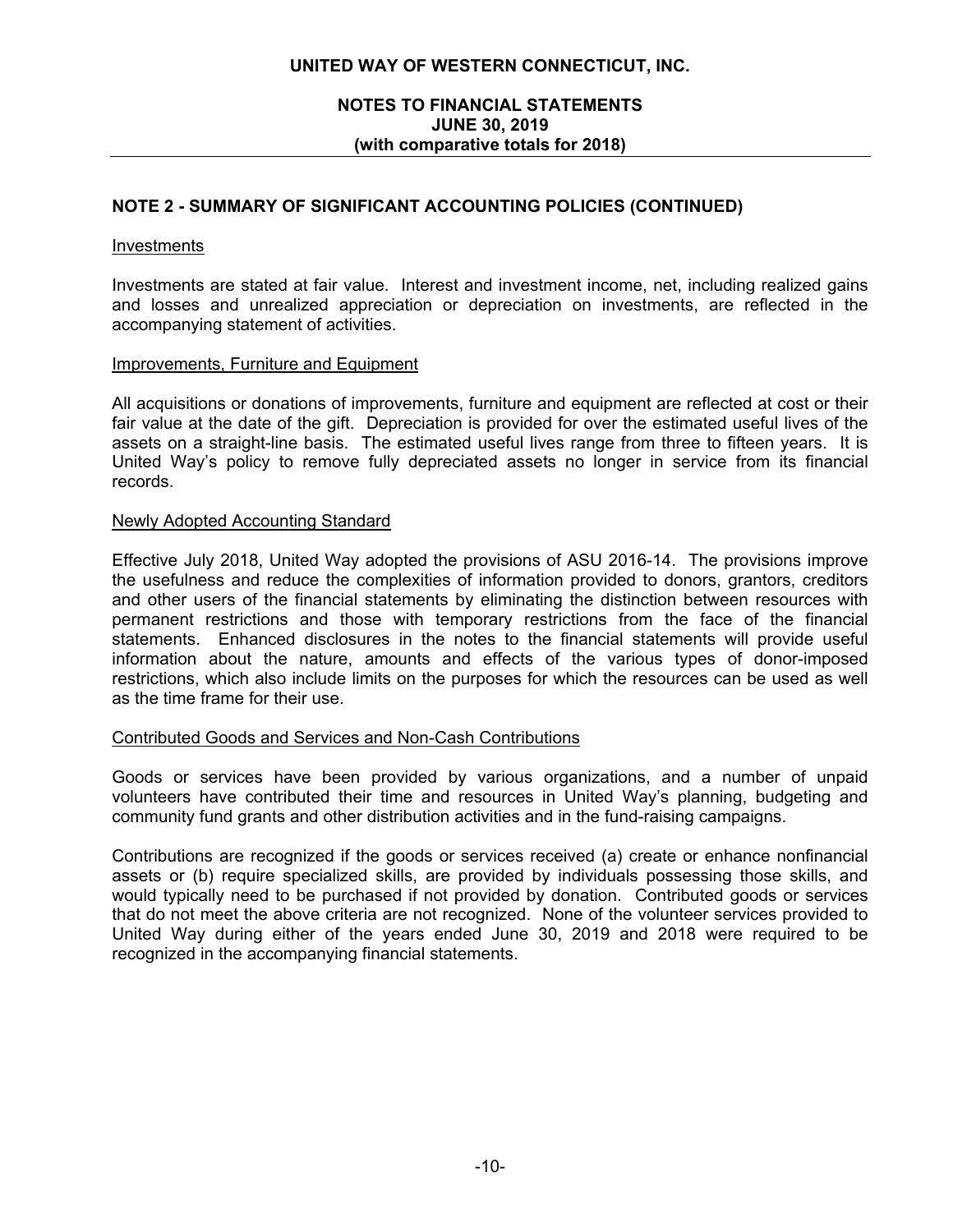## **NOTES TO FINANCIAL STATEMENTS JUNE 30, 2019 (with comparative totals for 2018)**

## **NOTE 2 - SUMMARY OF SIGNIFICANT ACCOUNTING POLICIES (CONTINUED)**

For the years ended June 30, in-kind contributions and in-kind expenses reflected in the accompanying financial statements consisted of the following:

|                                            | 2019              | 2018      |
|--------------------------------------------|-------------------|-----------|
| In-kind and Non-Cash Contributions:        |                   |           |
| Back to School Program                     | \$56,570          | \$83,512  |
| <b>Children's Accessories</b>              |                   | 2,055     |
| <b>Media Advertising</b>                   | 59,260            | 52,586    |
| Volunteer Center Programs (a)              | 10,403            | 53,604    |
| <b>Cradle to Career</b>                    |                   | 4,875     |
| <b>Mobile Food Pantries</b>                | 1,770             | 116       |
| <b>Fund-raising Events - Auction Items</b> | 19,729            | 20,369    |
| Total                                      | \$ <u>147,732</u> | \$217,117 |
| In-kind and Non-Cash Expenses:             |                   |           |
| Back to School Program                     | \$56,570          | \$83,512  |
| <b>Children's Accessories</b>              |                   | 2,055     |
| <b>Media Advertising</b>                   | 59,260            | 52,586    |
| Volunteer Center Programs (a)              | 10,403            | 53,604    |
| <b>Cradle to Career</b>                    |                   | 4,875     |
| <b>Mobile Food Pantries</b>                | 1,770             | 116       |
| <b>Fund-raising Events - Auction Items</b> | <u>19,729</u>     | 20,369    |
| Total                                      | \$147,732         | \$217,117 |

(a) These contributions consist primarily of children's books, games, diapers, school supplies, toys and various personal care items that were distributed to other not-for-profit agencies and are not included as an in-kind expense but are included in programs and community investments expense in the amount of \$5,200 and \$2,283 for the years ended June 30, 2019 and 2018, respectively, in the accompanying financial statements.

#### Compensated Absences

Employees of United Way are entitled to paid vacation and paid sick days depending on job classifications, length of service and other factors. United Way's policy is to accrue compensated absences.

#### Advertising

Advertising costs are expensed as incurred.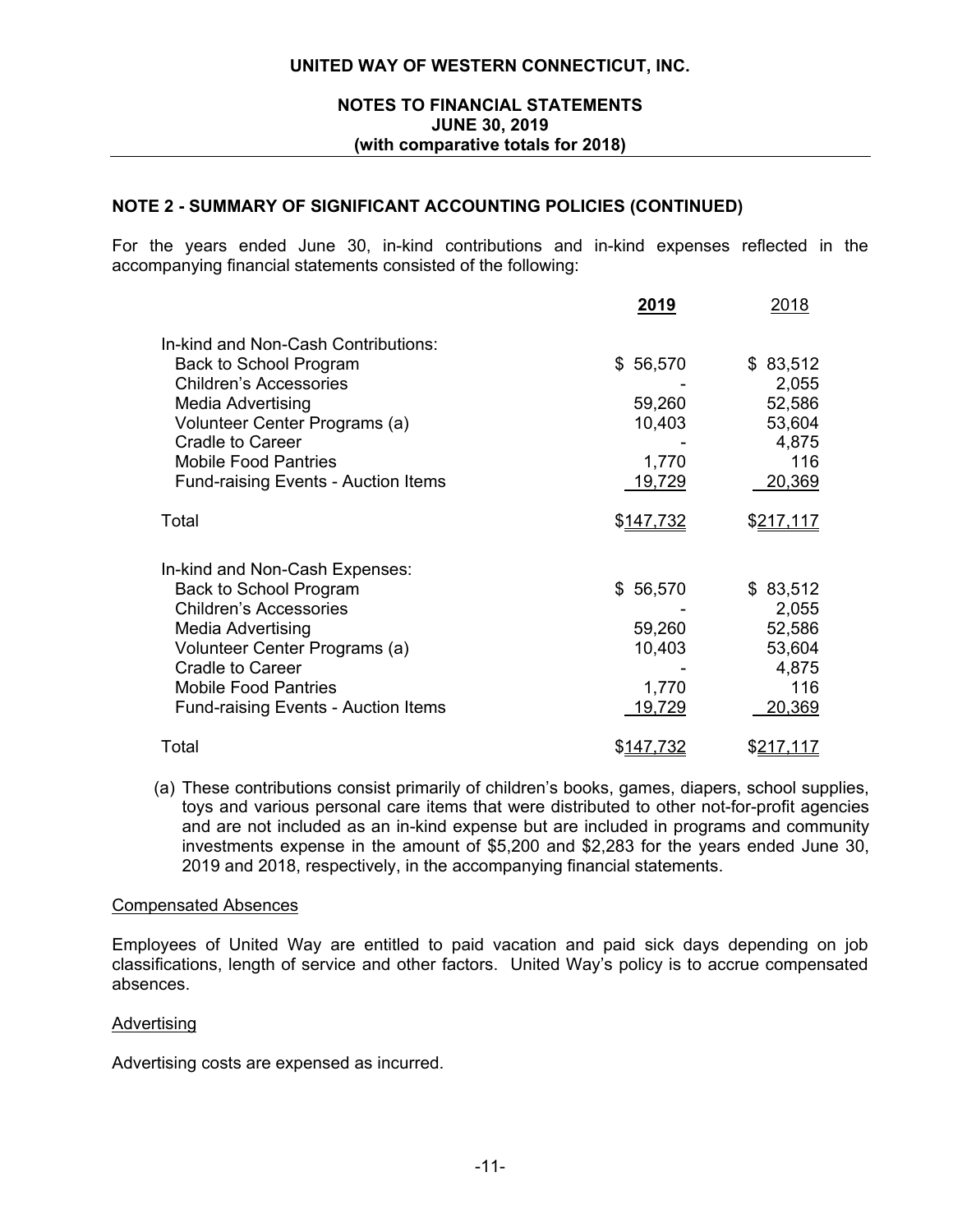## **NOTES TO FINANCIAL STATEMENTS JUNE 30, 2019 (with comparative totals for 2018)**

## **NOTE 2 - SUMMARY OF SIGNIFICANT ACCOUNTING POLICIES (CONTINUED)**

#### Cash Equivalents and Statements of Cash Flows

United Way considers all highly liquid debt instruments purchased with an original maturity of three months or less, at the time of purchase, to be cash equivalents.

### Functional Expenses

The costs of providing the various programs and other activities have been summarized on a functional basis on the accompanying statement of activities. The statement of functional expenses presents the natural classification of expenses by function. Accordingly, certain costs have been allocated among the programs and supporting services benefited. Such allocations are determined by United Way on an equitable basis, salaries, related benefits, professional and consulting fees, office supplies and postage, telephone and internet, printing and promotion, rent, insurance, conferences training and travel, dues, equipment maintenance, and United Way Worldwide dues are allocated based on time and effort of individual employees. Occupancy costs are allocated based on the square footage basis.

### Use of Estimates

The preparation of financial statements in conformity with accounting principles generally accepted in the United States of America requires management to make estimates and assumptions that affect the reported amounts of assets and liabilities and disclosure of contingent assets and liabilities at the date of the financial statements, and the reported amounts of revenues and expenses during the reporting period. Actual results could differ from those estimates.

### Subsequent Events

Management has evaluated subsequent events through October 29, 2019, the date the financial statements were available to be issued. Through that date, there were no material events that would require recognition or additional disclosure in the financial statements.

#### **Reclassifications**

Certain amounts for 2018 have been reclassified, where appropriate, to conform to the 2019 presentation.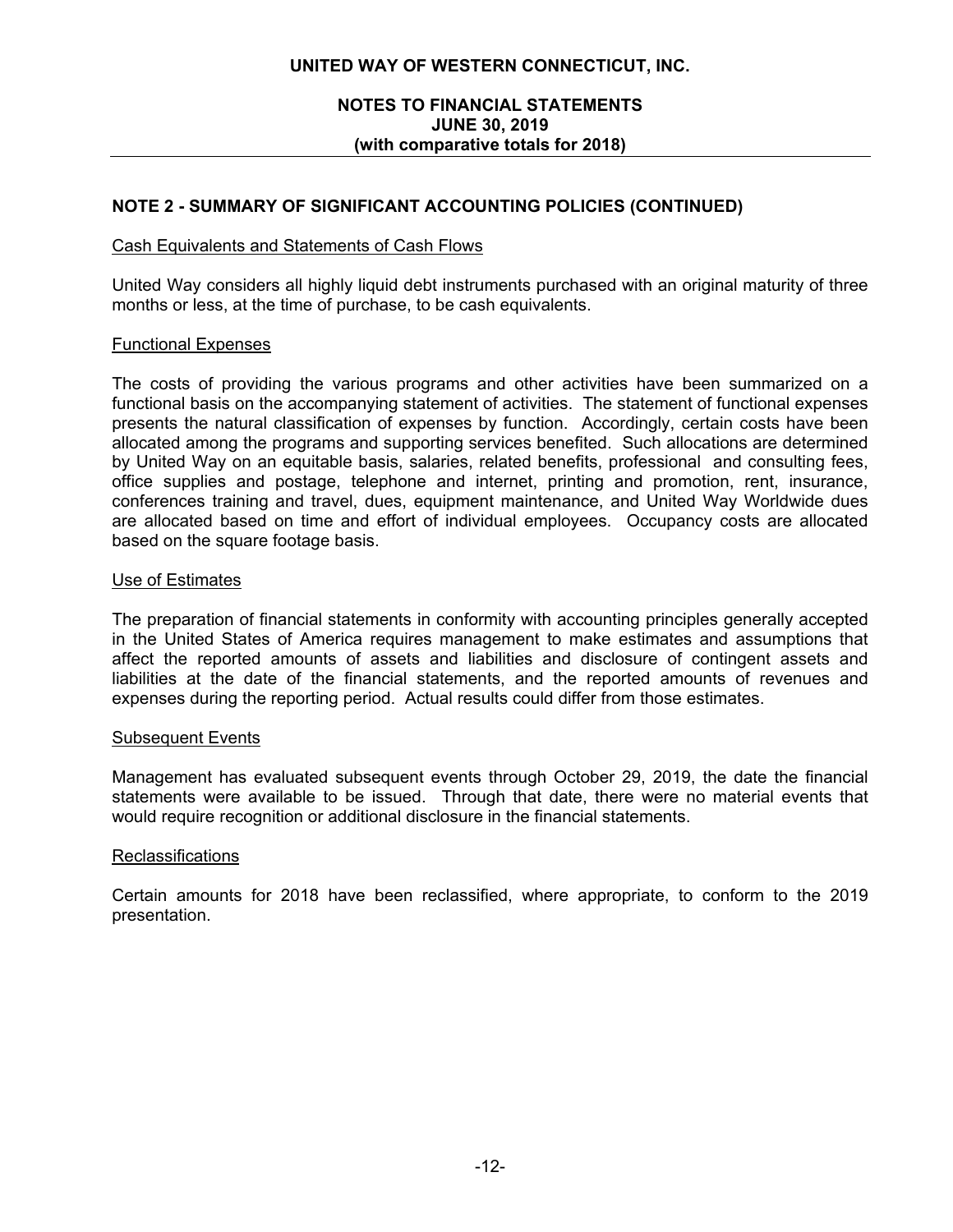## **NOTES TO FINANCIAL STATEMENTS JUNE 30, 2019 (with comparative totals for 2018)**

## **NOTE 3 - CONCENTRATION OF CASH CREDIT RISK**

United Way maintains a cash account at a Connecticut bank and money market and investment accounts at two local brokerage firms. The cash account is insured up to \$250,000 by the Federal Deposit Insurance Corporation (FDIC). The money market and investment accounts are insured by the Securities Investor Protection Corporation (SIPC) up to \$500,000. At times during the year, the cash balances may have exceeded the insured limits.

## **NOTE 4 - LIQUIDITY**

United Way monitors liquidity required to meet its annual operating needs and other contractual commitments while also striving to maximize the return on investment of its funds not required for annual operations. As of June 30, 2019, the following financial assets are available to meet annual operating needs of the 2020 year:

| Financial Assets at Year End:                                                                                                                                                                                                |           |
|------------------------------------------------------------------------------------------------------------------------------------------------------------------------------------------------------------------------------|-----------|
| Cash and Cash Equivalents                                                                                                                                                                                                    | \$243,333 |
| Unrestricted Investments                                                                                                                                                                                                     | 3,149,868 |
| Promises to Give, Net                                                                                                                                                                                                        | 1,654,334 |
| Designations Receivable, Net                                                                                                                                                                                                 | 71,639    |
| Total                                                                                                                                                                                                                        | 5,119,174 |
| Less: Amounts Not Available to be Used Within One Year:<br>Net Assets with Donor Restrictions, Time and Purpose,<br>Not Expected to be Satisfied Within One Year<br>Net Assets Without Donor Restrictions - Board Designated | 1,275,142 |
| Not Expected to be Satisfied Within One Year                                                                                                                                                                                 |           |
|                                                                                                                                                                                                                              | 2,068,414 |
| Total                                                                                                                                                                                                                        | 3,343,556 |
| Financial Assets Available to Meet General Expenditures                                                                                                                                                                      |           |
| over the Next Year                                                                                                                                                                                                           | 75.618    |
|                                                                                                                                                                                                                              |           |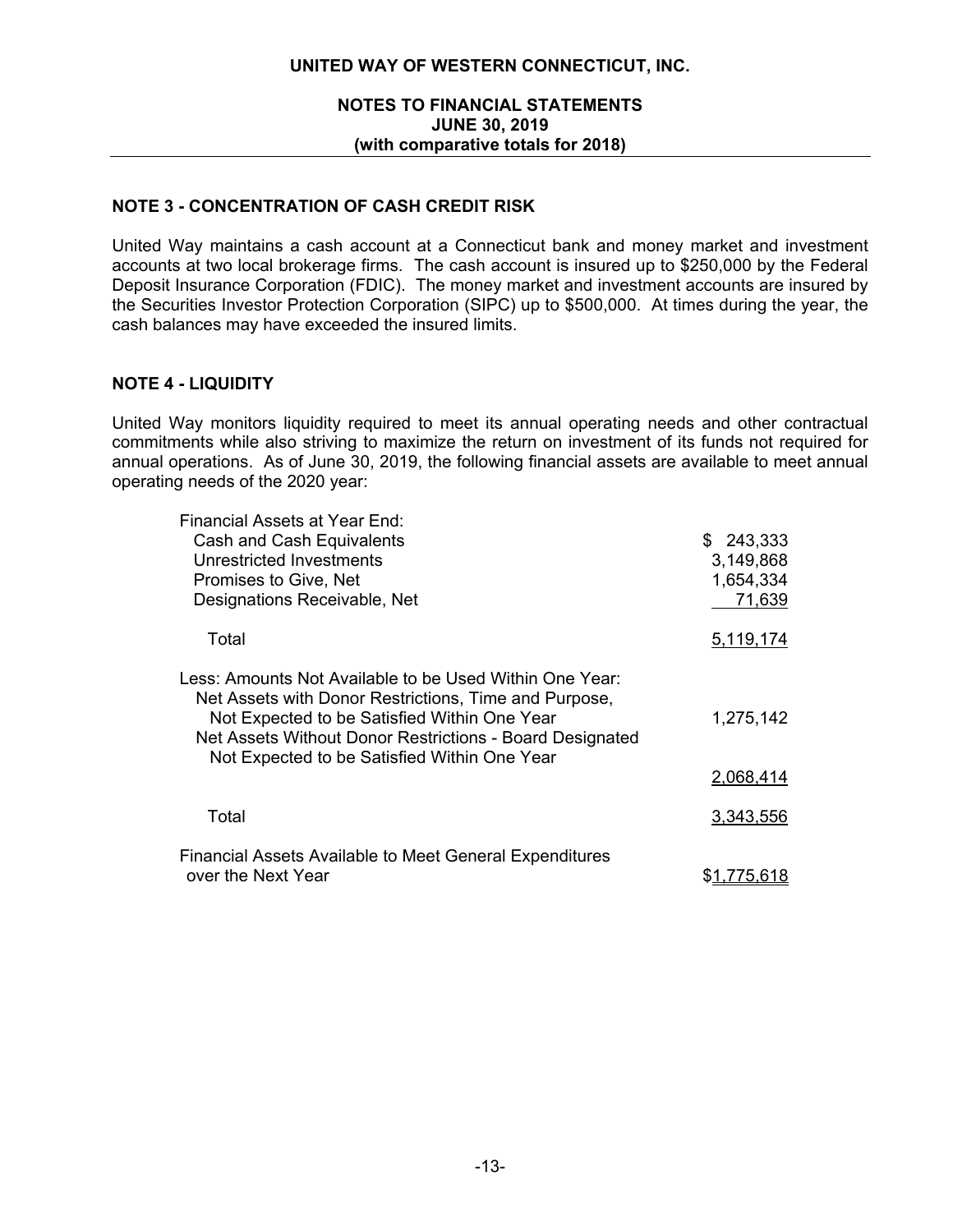## **NOTES TO FINANCIAL STATEMENTS JUNE 30, 2019 (with comparative totals for 2018)**

### **NOTE 5 - INVESTMENTS**

Accounting principles generally accepted in the United States of America have established a definition and framework for measuring fair value, and disclosure about fair value measurements. Fair value is the exchange price that would be received for an asset or liability in an orderly transaction between market participants at the measurement date. The fair value hierarchy prioritizes the inputs used to measure fair value, requiring entities to maximize the use of markets or observable inputs. Observable inputs reflect market data obtained from independent sources, while unobservable inputs generally require significant management judgment.

The three levels of the fair value hierarchy are as follows:

- Level 1 inputs are quoted in active markets for identical assets or liabilities.
- Level 2 inputs other than quoted prices included within Level 1 that are observable for the asset, such as quoted prices for similar assets or liabilities.
- Level 3 inputs are unobservable inputs for the assets or liability.

Investments at June 30, categorized according to the fair value hierarchy for those investments subject to categorization in the fair value hierarchy are summarized as follows:

| 2019                     | Quoted<br>Prices in<br>Active<br>Markets for<br>Identical<br>Assets<br>(Level1) | Other<br>Observable<br>Inputs<br>(Level 2) | Unobservable<br>Inputs<br>(Level 3) | Total       |
|--------------------------|---------------------------------------------------------------------------------|--------------------------------------------|-------------------------------------|-------------|
| <b>Total Investments</b> | \$3,149,868                                                                     | \$.                                        | \$.                                 | \$3,149,868 |
| 2018                     |                                                                                 |                                            |                                     |             |
| <b>Total Investments</b> | \$3,251,273                                                                     | ፍ                                          | \$                                  | \$3,251,273 |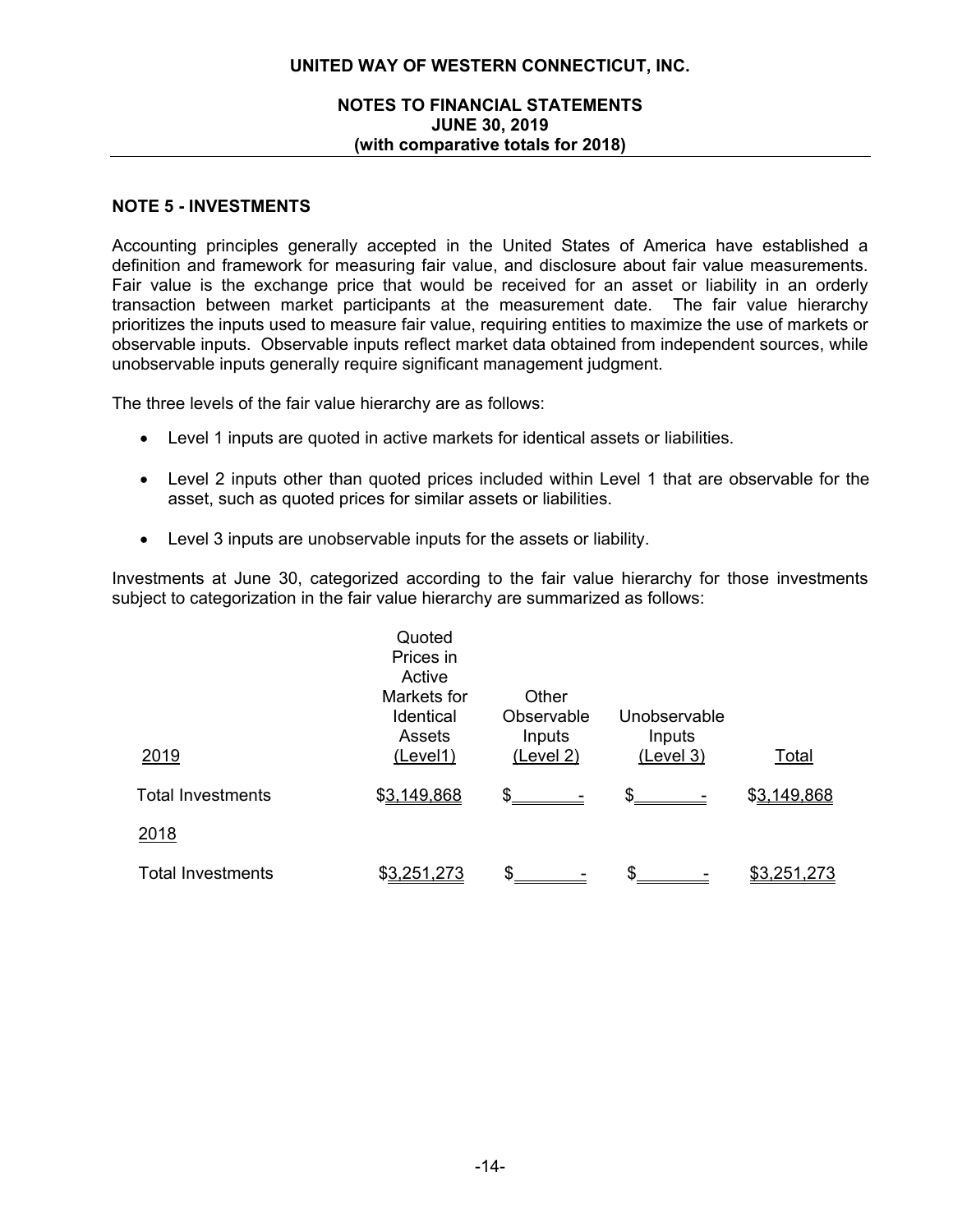### **NOTES TO FINANCIAL STATEMENTS JUNE 30, 2019 (with comparative totals for 2018)**

## **NOTE 5 - INVESTMENTS (CONTINUED)**

United Way's investments are in publicly traded equities, mutual funds and exchanged traded funds. Fair value for these investments is based on quoted marked prices and published net asset values. Investments at June 30, consisted of the following:

| 2019                                                                                                                                                     | Fair<br>Value                                    | Cost                                             | Unrealized<br>Appreciation                   |
|----------------------------------------------------------------------------------------------------------------------------------------------------------|--------------------------------------------------|--------------------------------------------------|----------------------------------------------|
| At a Brokerage Affiliate of Union<br>Savings Bank:<br><b>Money Market Funds</b><br><b>Fixed Income Securities</b><br><b>Equity Mutual Funds</b><br>Total | \$127,194<br>885,197<br>1,358,009<br>2,370,400   | \$127,194<br>873,766<br>1,087,782<br>2,088,742   | \$<br>11,431<br>270,227<br>281,658           |
| At a Commonwealth Financial Network:<br><b>Money Market Funds</b><br><b>Equity Mutual Funds</b><br><b>Exchange Traded Funds</b><br>Total                 | 172,786<br>506,466<br>100,216<br>779,468         | 172,786<br>396,783<br><u>99,494</u><br>669,063   | 109,683<br><u>722</u><br>110,405             |
| <b>Total Investments</b>                                                                                                                                 | \$3,149,868                                      | \$2,757,805                                      | \$392,063                                    |
| 2018                                                                                                                                                     | Fair<br>Value                                    | <u>Cost</u>                                      | Unrealized<br>Appreciation<br>(Depreciation) |
| At a Brokerage Affiliate of Union<br>Savings Bank:<br><b>Money Market Funds</b><br><b>Fixed Income Securities</b><br><b>Equity Mutual Funds</b><br>Total | \$216,897<br>1,010,916<br>1,290,026<br>2,517,839 | \$216,897<br>1,025,540<br>1,042,781<br>2,285,218 | \$<br>(14, 624)<br>247,245<br>232,621        |
| At a Commonwealth Financial Network:<br><b>Money Market Funds</b><br><b>Equity Mutual Funds</b><br><b>Exchange Traded Funds</b><br>Total                 | 85,836<br>551,910<br>95,688<br>733,434           | 85,836<br>465,779<br>99,495<br>651,110           | 86,131<br>(3,807)<br>82,324                  |
| <b>Total Investments</b>                                                                                                                                 | \$3,251,273                                      | \$2,936,328                                      | \$314,945                                    |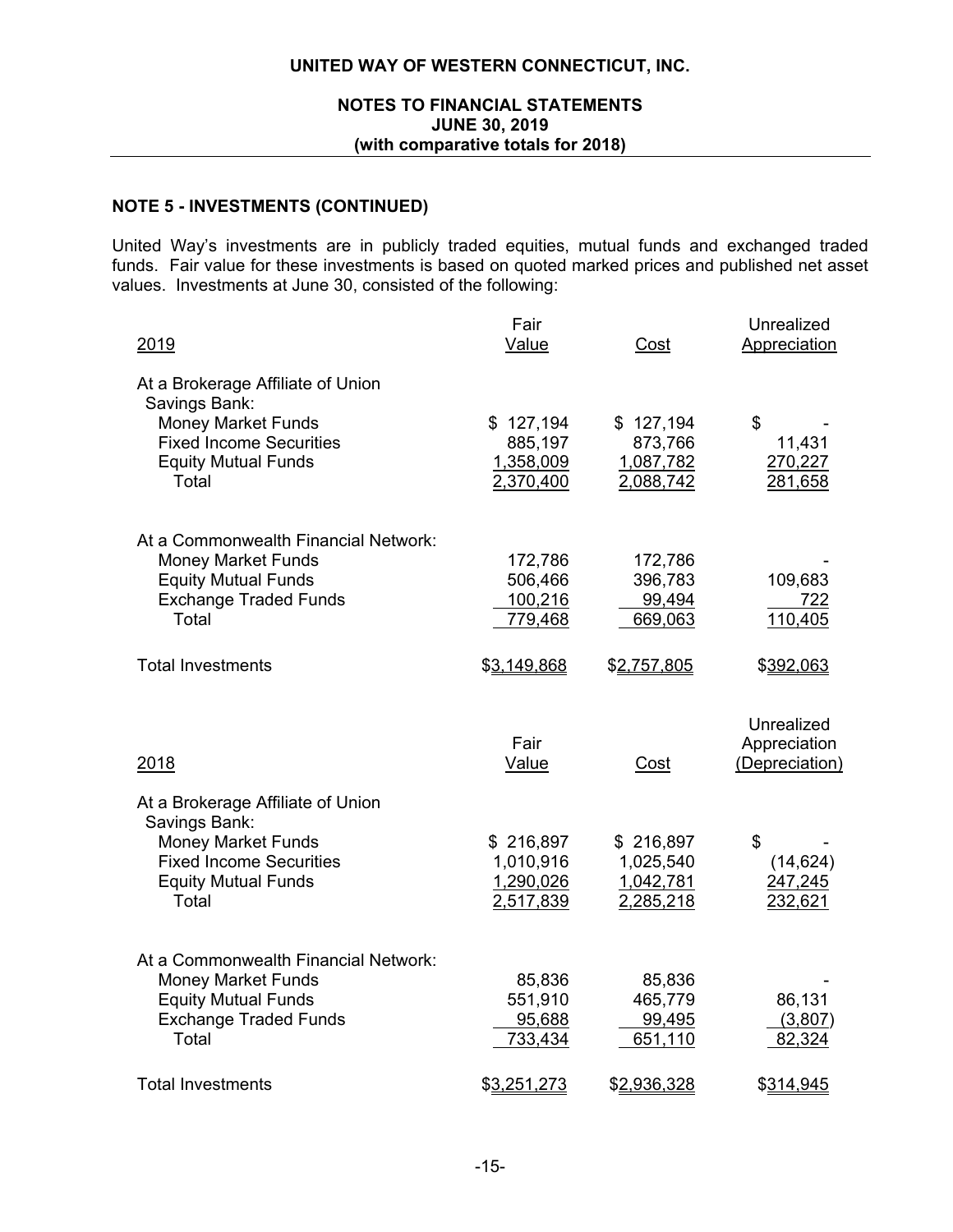## **NOTES TO FINANCIAL STATEMENTS JUNE 30, 2019 (with comparative totals for 2018)**

## **NOTE 5 - INVESTMENTS (CONTINUED)**

For the years ended June 30, interest and investment income, net, included the following:

|                                                                                                                                                                          | 2019                               | 2018                               |
|--------------------------------------------------------------------------------------------------------------------------------------------------------------------------|------------------------------------|------------------------------------|
| Interest Income<br>Dividend Income, including Capital Gain Distributions<br>Net Realized (Losses) Gains on Sale of Investments<br>Unrealized Appreciation on Investments | 307<br>99,045<br>(3,630)<br>77,118 | 305<br>85,474<br>25,157<br>104,512 |
| <b>Net</b>                                                                                                                                                               | \$172,840                          | \$215,448                          |

Net realized (losses) gains on sale of investments for the years ended June 30 was as follows:

|                  | 2019                    | 2018                   |
|------------------|-------------------------|------------------------|
| Proceeds<br>Cost | \$339,549<br>(343, 179) | \$559,424<br>(534,267) |
| <b>Net</b>       | (3,630)                 | \$25,157               |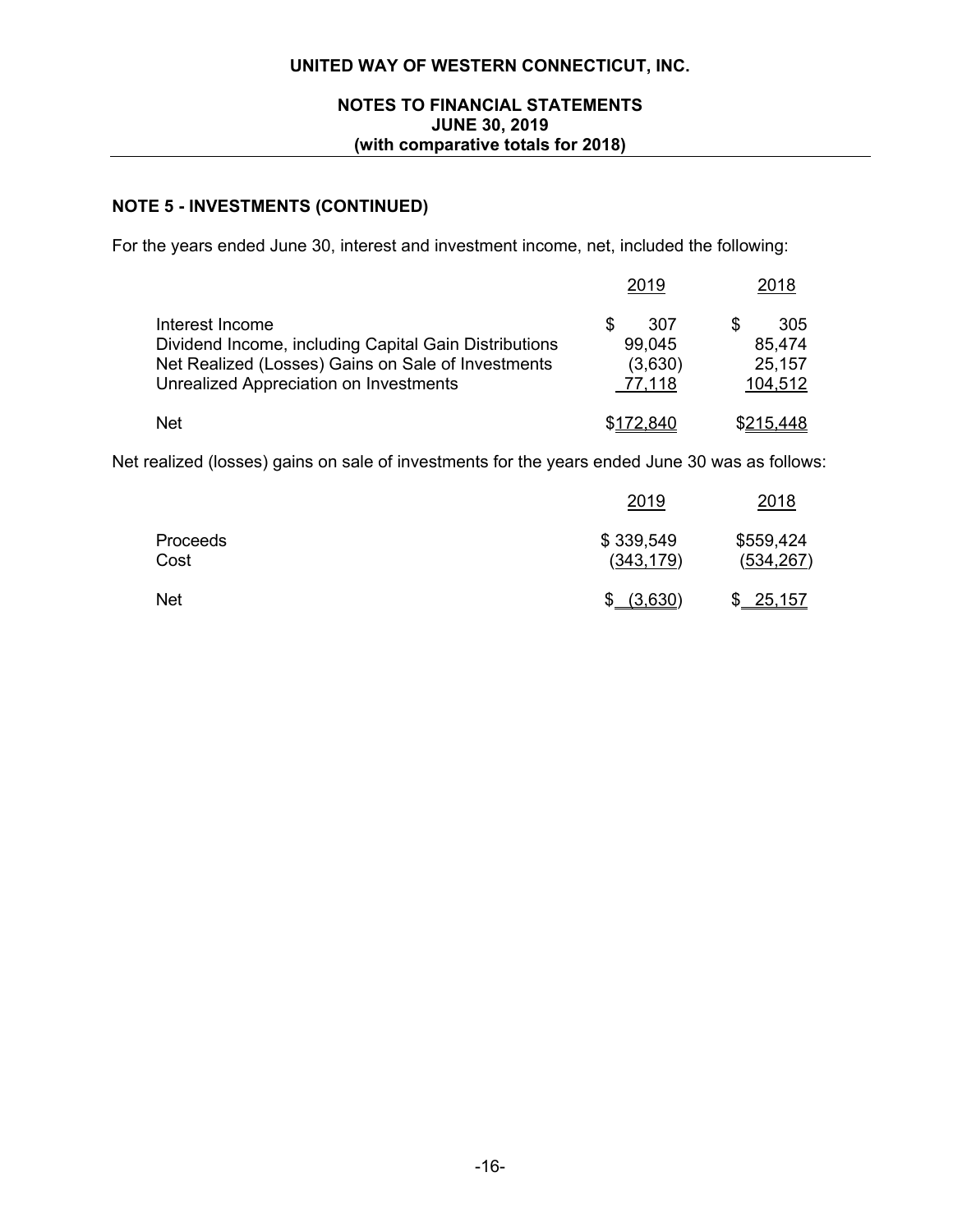## **NOTES TO FINANCIAL STATEMENTS JUNE 30, 2019 (with comparative totals for 2018)**

### **NOTE 6 - PROMISES TO GIVE, CAMPAIGN REVENUE AND CONCENTRATION OF RECEIVABLE CREDIT RISK**

Concentrations of credit risk arise due to United Way's solicitation of promises for charitable contributions from companies and individuals located within the western Connecticut area. United Way does not obtain collateral for its promises, but monitors the status of its past due receivables and provides an allowance for uncollectible promises. United Way had one and two major corporate donors, including their employees, and one individual donor during each of the years ended June 30, 2019 and 2018, that accounted for approximately 25% and 24% of total amounts raised in campaigns, and approximately 73% and 38% of amounts raised on behalf of others, respectively. Amounts due from these donors were approximately 54% and 67% of gross promises to give and approximately 91% and 81% of agency assets at June 30, 2019 and 2018, respectively.

Total amounts raised in Campaigns for the year ended June 30, 2019, and promises to give, net at June 30, 2019, primarily from the 2018-2019 campaign, were comprised of the following:

| 2019        |
|-------------|
|             |
| \$2,687,005 |
| 943,282     |
| 3,630,287   |
| (54,499)    |
| 3,575,788   |
|             |
| (1,859,004) |
|             |
| 1,716,784   |
|             |
|             |
| (62,450)    |
| 1,654,334   |
|             |

(a) Promises to give are reflected at the present value of the estimated future cash flows using a discount rate of 4.5%. These amounts are deemed fully collectible at June 30, 2019, and no allowance for uncollectible promises has been established.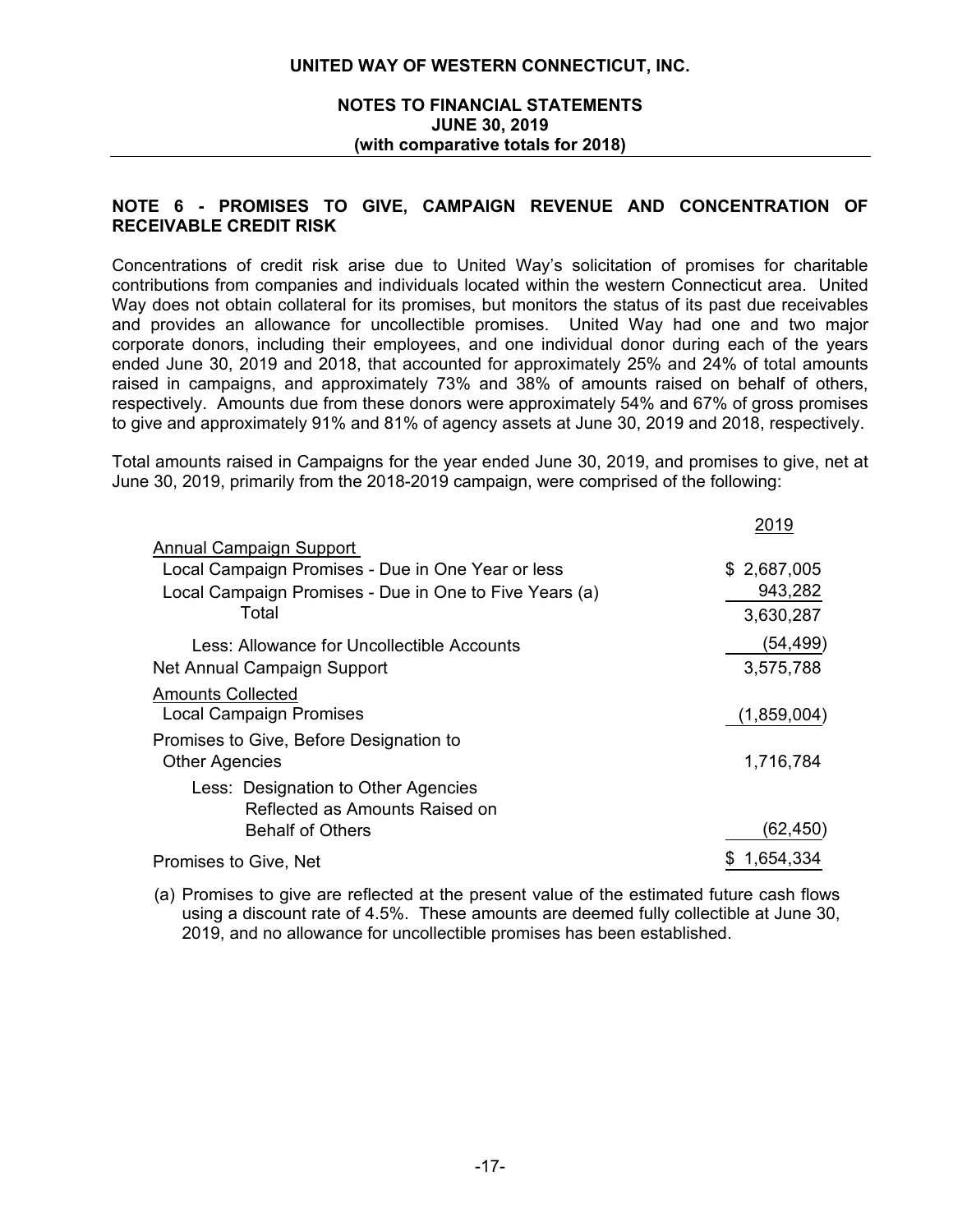## **NOTES TO FINANCIAL STATEMENTS JUNE 30, 2019 (with comparative totals for 2018)**

## **NOTE 6 - PROMISES TO GIVE, CAMPAIGN REVENUE AND CONCENTRATION OF RECEIVABLE CREDIT RISK (CONTINUED)**

Total amounts raised in Campaigns for the year ended June 30, 2018, and promises to give, net at June 30, 2018, primarily from the 2017-2018 campaign, were comprised of the following:

|                                                        | 2018        |
|--------------------------------------------------------|-------------|
| <b>Annual Campaign Support</b>                         |             |
| Local Campaign Promises - Due in One Year or less      | \$3,468,246 |
| Local Campaign Promises - Due in One to Five Years (a) | 733,934     |
| Total                                                  | 4,202,180   |
| Less: Allowance for Uncollectible Accounts             | (66,784)    |
| Net Annual Campaign Support                            | 4,135,396   |
| <b>Amounts Collected</b>                               |             |
| Local Campaign Promises                                | (2,965,702) |
| Promises to Give, Before Designation to                |             |
| <b>Other Agencies</b>                                  | 1,169,694   |
| Less: Designation to Other Agencies                    |             |
| Reflected as Amounts Raised on                         |             |
| <b>Behalf of Others</b>                                | (92,324)    |
| Promises to Give, Net                                  | 1,077,370   |

(a) Promises to give are reflected at the present value of the estimated future cash flows using a discount rate of 4.5%. These amounts are deemed fully collectible at June 30, 2018, and no allowance for uncollectible promises has been established.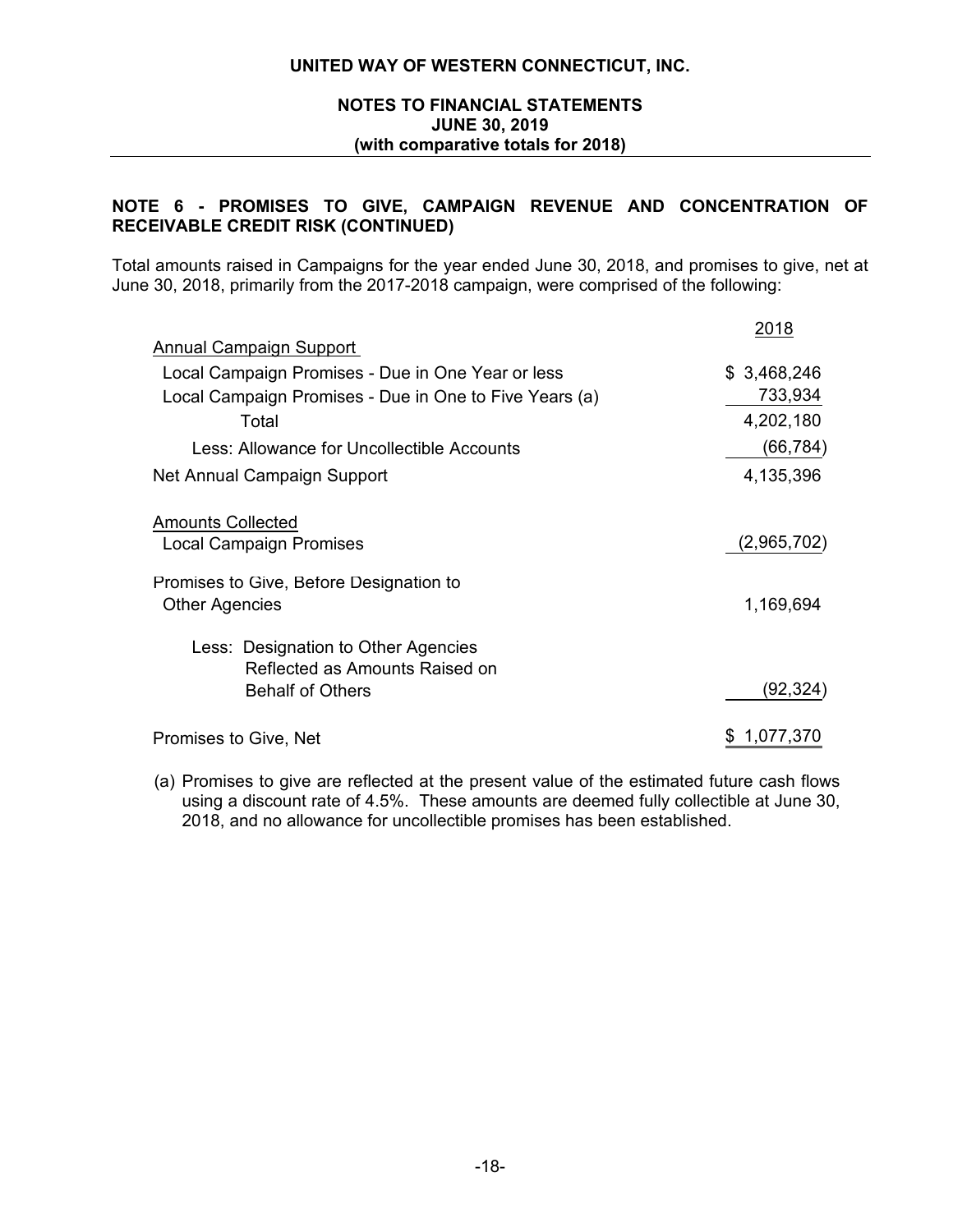## **NOTES TO FINANCIAL STATEMENTS JUNE 30, 2019 (with comparative totals for 2018)**

## **NOTE 7 - DESIGNATIONS FROM OTHER UNITED WAYS, NET**

Net amounts designated from other United Ways for the years ended June 30 consisted of the following:

|                                                | 2019      | 2018      |
|------------------------------------------------|-----------|-----------|
| Gross Revenue                                  | \$198,386 | \$273,586 |
| Less: Designation Paid to Agencies             | (730)     | (7,076)   |
| Less: Provision for Uncollectible Designations | (18, 873) | (23, 753) |
| Designations from Other United Ways, Net       | \$178,783 | \$242,757 |

## **NOTE 8 - IMPROVEMENTS, FURNITURE AND EQUIPMENT, NET**

Improvements, furniture and equipment, net at June 30, consisted of the following:

|                                            | 2019          | 2018            |
|--------------------------------------------|---------------|-----------------|
| Leasehold Improvement                      | 2,468         | 2,468           |
| Office Furniture, Software and Equipment   | 178,582       | 149,779         |
|                                            | 181,050       | 152,247         |
| <b>Less: Accumulated Depreciation</b>      | (110, 017)    | (98, 330)       |
| Improvements, Furniture and Equipment, Net | <u>71.033</u> | <u>\$53,917</u> |

During the year ended June 30, 2018, fully depreciated furniture, fixtures and software with a cost basis of \$77,175 was written off.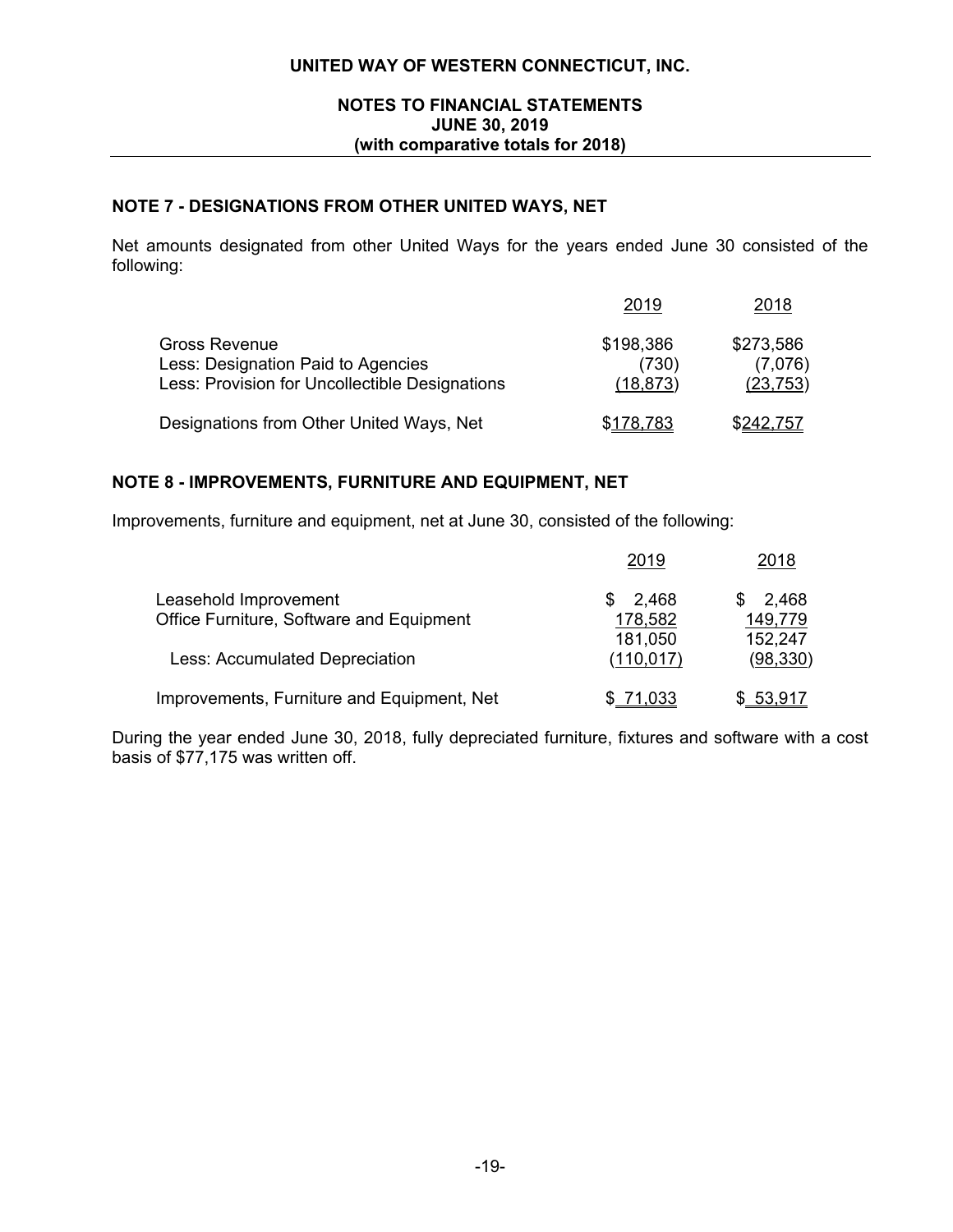## **NOTES TO FINANCIAL STATEMENTS JUNE 30, 2019 (with comparative totals for 2018)**

## **NOTE 9 - AGENCY ASSETS AND LIABILITIES**

### Designations

United Way acts as an agent with respect to certain portions of its fund-raising campaigns for which contributions are designated by the donors to be paid to specific agencies or other United Ways. Agency assets consist primarily of promises to give and cash not yet remitted. Agency liabilities consist primarily of designations payable to agencies and other United Ways.

### Fiscal Processing Arrangements

United Way acts as a fiscal processing agency for several community organizations which carry out Community Impact programs serving the Southern Litchfield County area. Promises to give and cash collected and held on behalf of these organizations, to be disbursed at the direction of these organizations, are considered agency assets and liabilities.

Agency assets and liabilities at June 30 consisted of the following:

|                                                                                                                                                                                                       | 2019                                       | 2018                                            |
|-------------------------------------------------------------------------------------------------------------------------------------------------------------------------------------------------------|--------------------------------------------|-------------------------------------------------|
| <b>Agency Assets:</b><br>Promises to Give, Net<br>Cash                                                                                                                                                | \$62,444<br>18,709                         | \$92,325<br>17,536                              |
| Total                                                                                                                                                                                                 | \$81,153                                   | \$109,861                                       |
| <b>Agency Liabilities:</b><br>Designations<br><b>Fiscal Processing Arrangements:</b><br><b>New Milford Culinary School</b><br>Car Seat Safety Program<br><b>Walking Project</b><br><b>New Milford</b> | \$62,444<br>234<br>5,184<br>4,656<br>8,260 | 92,325<br>\$.<br>234<br>3,294<br>4,907<br>8,726 |
| Healthy 2020                                                                                                                                                                                          | 375                                        | 375                                             |
| Total                                                                                                                                                                                                 | \$81,153                                   | \$109,861                                       |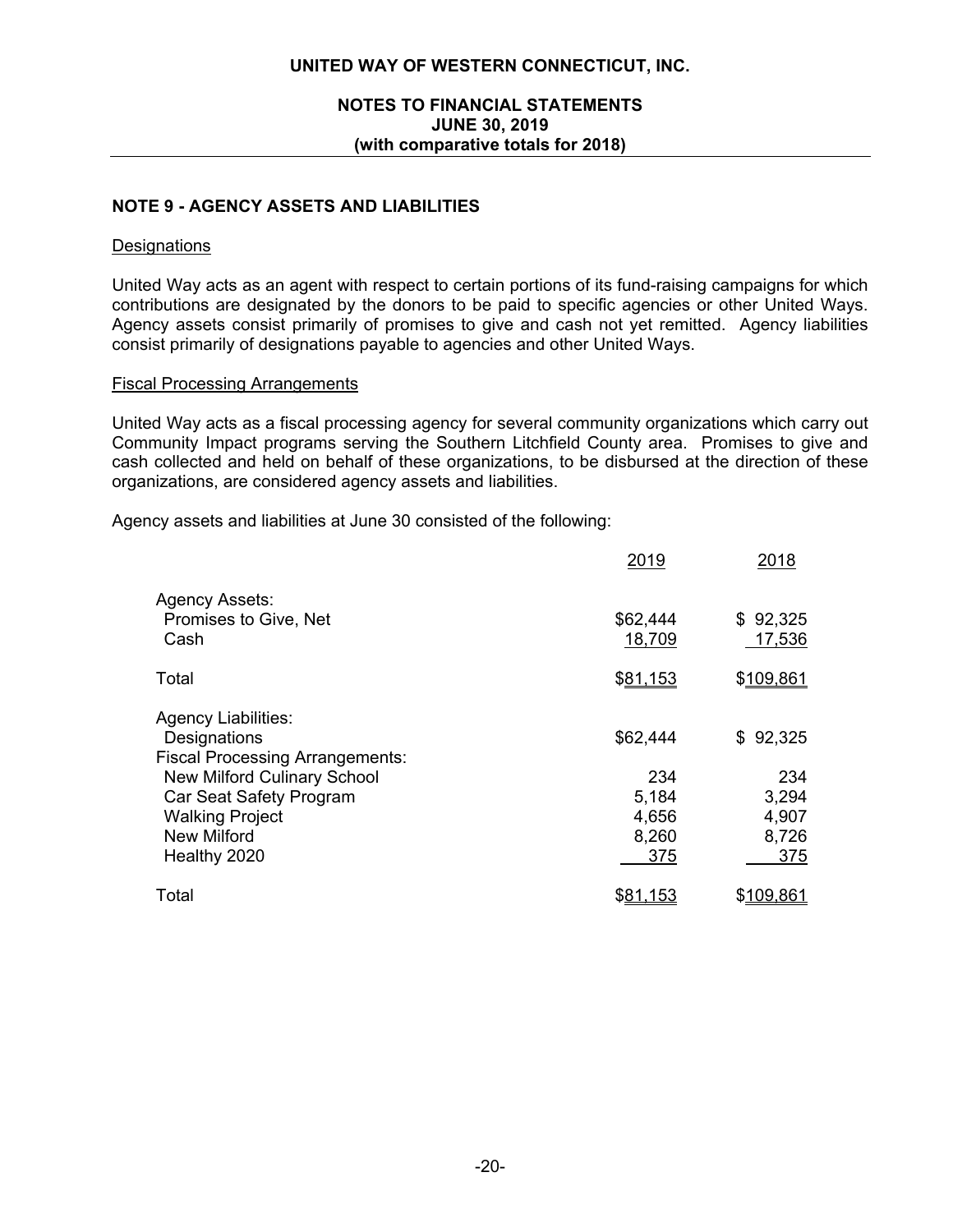## **NOTES TO FINANCIAL STATEMENTS JUNE 30, 2019 (with comparative totals for 2018)**

### **NOTE 10 - GRANTS**

United Way is the recipient of several grants. Grant revenue is recognized as expenditures against the grants that are incurred. Grants receivable represent expenditures on grants incurred in excess of payments received from grantors. Refundable advances on grants consist of payments received from grantors where the payments received were in excess of expenditures incurred. Management of United Way does not anticipate that there would be any material changes as a result of grant audits.

Refundable advances on grants at June 30 and grant revenue for the year ended June 30 consisted of the following:

| 2019                                                                                                                                                                                                                                                                                                                                                              | Refundable<br><b>Advances</b> | Grant<br><u>Revenue</u>                                                                     |
|-------------------------------------------------------------------------------------------------------------------------------------------------------------------------------------------------------------------------------------------------------------------------------------------------------------------------------------------------------------------|-------------------------------|---------------------------------------------------------------------------------------------|
| State of Connecticut - Office of Early Childhood<br><b>Working Cities - Community Development Block Grant</b><br><b>Emergency Food and Shelter</b><br><b>Strong Start Neighborhood Initiative</b><br>Danbury Grant for Social Services<br>Let's Go Grant<br><b>Bloomberg Grant</b><br>Grossman Parents as Teachers Grant<br><b>Working Cities Challenge Grant</b> | \$<br>12,750<br>80,412        | \$74,572<br>30,238<br>170,422<br>45,000<br>245,000<br>23,067<br>68,221<br>13,229<br>132,650 |
| Total                                                                                                                                                                                                                                                                                                                                                             | \$93,162                      | \$802,399                                                                                   |
| 2018                                                                                                                                                                                                                                                                                                                                                              | Refundable<br>Advances        | Grant<br>Revenue                                                                            |
| Discovery Program for Children<br>State of Connecticut - Office of Early Childhood<br>Danbury Promise for Children - Community                                                                                                                                                                                                                                    | \$                            | \$<br>3,818<br>100,965                                                                      |
| <b>Development Block Grant</b>                                                                                                                                                                                                                                                                                                                                    |                               | 20,000                                                                                      |
| <b>Emergency Food and Shelter</b>                                                                                                                                                                                                                                                                                                                                 |                               | 151,709                                                                                     |
| <b>Strong Start Neighborhood Initiative</b>                                                                                                                                                                                                                                                                                                                       | 45,000                        | 58,726                                                                                      |
| <b>Danbury Grant for Social Services</b><br>Danbury Collaborative Award                                                                                                                                                                                                                                                                                           | 15,000                        | 384,750<br>22,500                                                                           |
| Let's Go Grant                                                                                                                                                                                                                                                                                                                                                    |                               | 23,267                                                                                      |
| <b>Bloomberg Grant</b>                                                                                                                                                                                                                                                                                                                                            | 68,221                        | 31,779                                                                                      |
| Grossman Parents as Teachers Grant                                                                                                                                                                                                                                                                                                                                | 13,228                        | 286,772                                                                                     |
| <b>Working Cities Challenge Grant</b>                                                                                                                                                                                                                                                                                                                             | 63,062                        | 14,423                                                                                      |
| Total                                                                                                                                                                                                                                                                                                                                                             | \$204,511                     | \$1,098,709                                                                                 |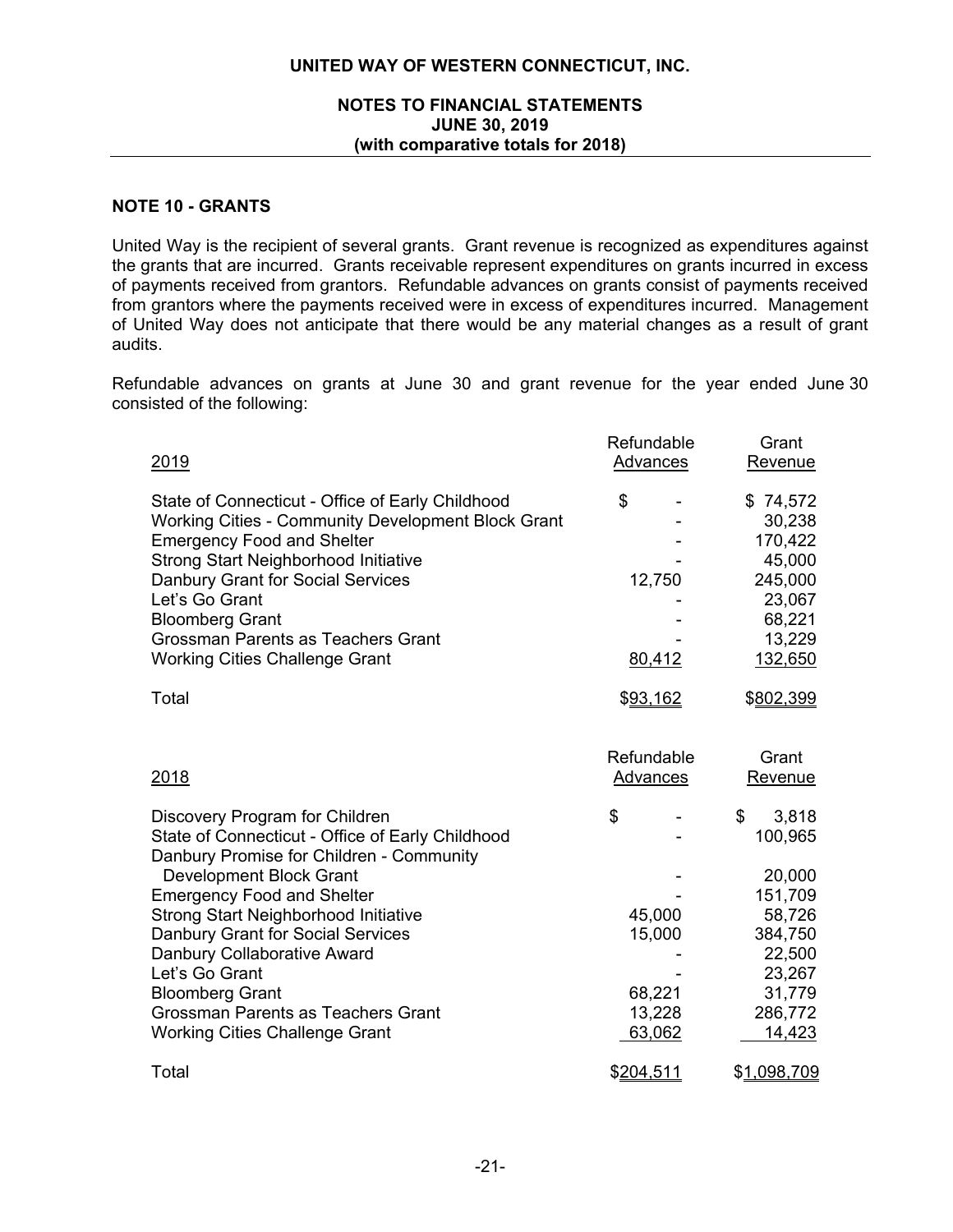## **NOTES TO FINANCIAL STATEMENTS JUNE 30, 2019 (with comparative totals for 2018)**

### **NOTE 11 - NET ASSETS**

#### Net Assets Without Donor Restrictions - Board Designated

As of June 30, the Board of Directors has designated the following amounts for the purposes indicated:

#### Children's Programs and Services

These amounts consisted of the unexpended portion of an initial \$3,400,000 from the sales proceeds of closely held stock during the year ended June 30, 2008 plus an additional \$407,000 from a gift from an anonymous donor during the year ended June 30, 2011, to be used for Children's Programs and Services benefiting children in Northern Fairfield County. The Board intends that these funds be expended in a scheduled fashion over the next several years. The remaining designated balance was \$554,167 and \$804,939 at June 30, 2019 and 2018, respectively.

#### Board Designated - Other

|                                       | 2019         | 2018           |
|---------------------------------------|--------------|----------------|
| Stabilization Reserve Fund (a)        | 625,948<br>S | 545,994<br>\$. |
| Stamford Society (b)                  | 6,155        | 17,655         |
| Future Community Impact Awards (c)    | 66,743       | 95,993         |
| Stamford Rent and Operations (d)      | 340,000      | 400,000        |
| Furthering Volunteerism (e)           | 165,000      | 170,000        |
| Cradle to Career Initiatives (f)      |              | 27,772         |
| ALICE Enrichment Fund (g)             | 26,500       | 29,000         |
| Community Impact Operations (h)       | 1,164,295    | 1,477,308      |
| Strong Start Park Avenue (i)          |              | 13,924         |
| Imagination Library (j)               | 7,911        | 8,517          |
| Community Impact Grants - Danbury (k) | 23,045       |                |
| Total                                 | \$2,425,597  | \$2,786,163    |

- (a) Designated to insure against unforeseen campaign, economic and organizational circumstances.
- (b) The Board of Directors has approved the designation of certain unrestricted net assets including planned gifts and assets received from sources other than the annual campaign, for a fund known as the Stamford Society. The purpose of the fund is to support special projects or special needs of the community of Stamford, which in the Board's opinion were not being adequately addressed by the annual campaign and the annual allocations process.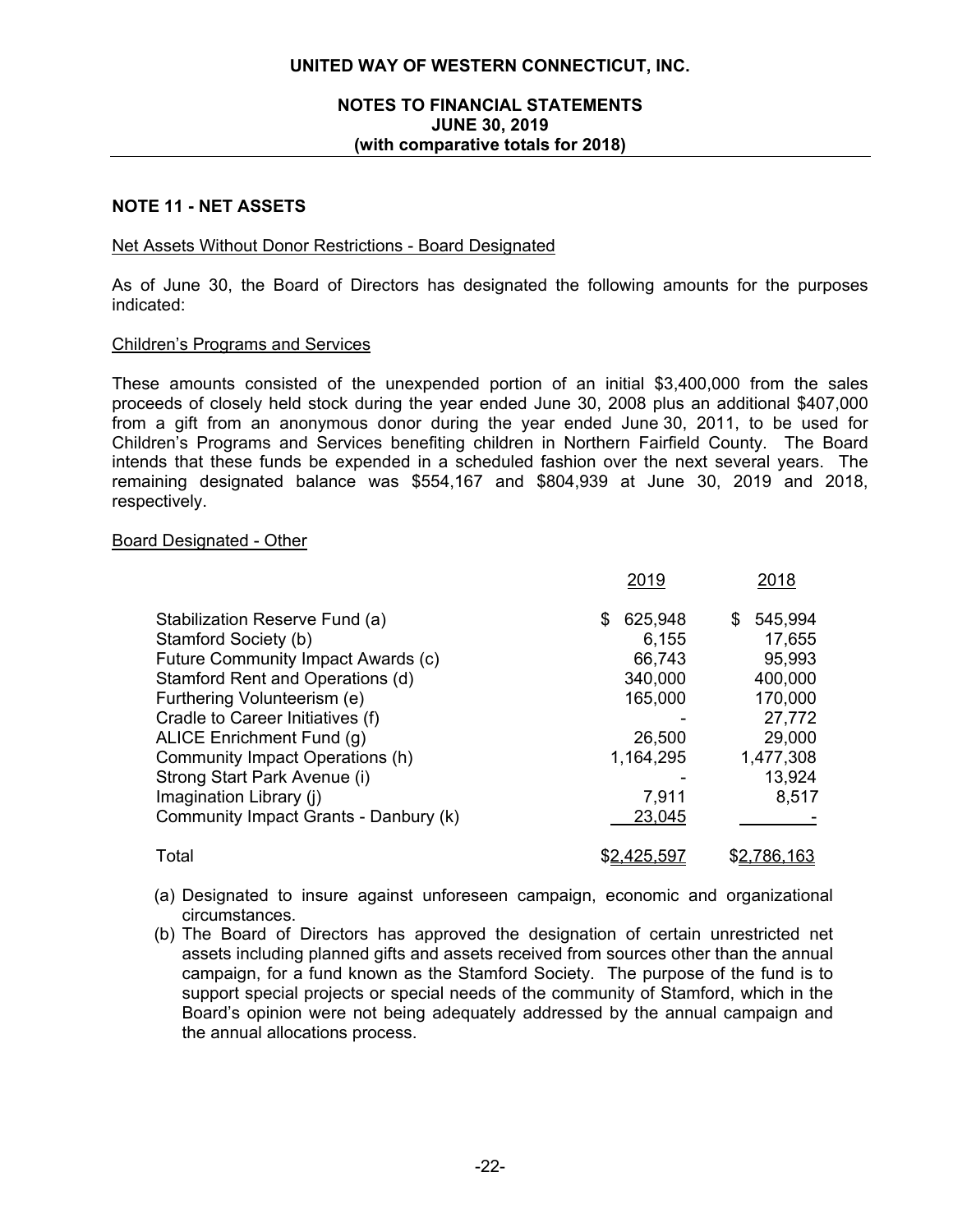## **NOTES TO FINANCIAL STATEMENTS JUNE 30, 2019 (with comparative totals for 2018)**

- (c) The Board of Directors had designated \$70,993 from amounts raised in the 2010- 2011 campaign plus an additional \$70,000 approved from the proceeds of the sale of the Stamford facility, to be awarded to agencies to be selected subsequent to June 30, 2012 of which \$66,743 and \$95,993 remained designated at June 30, 2019 and 2018, respectively.
- (d) The Board of Directors had designated \$608,000 from the proceeds of the sale of the Stamford facility to be used to fund the future rent and operations of the new Stamford premises of which \$340,000 and \$400,000 remained designated at June 30, 2019 and 2018, respectively.
- (e) The Board of Directors had designated \$340,000 for activities and programs to encourage volunteerism, of which \$165,000 and \$170,000 remained designated as of June 30, 2019 and 2018, respectively.
- (f) During the year ended June 30, 2018, the Board of Directors designated \$27,772 to fund future Cradle to Career Initiatives, which was fully expended during the year ended June 30, 2019.
- (g) The Board of Directors had designated \$29,000 for activities related to the ALICE Enrichment Fund of which \$26,500 and \$29,000 remained designated at June 30, 2019 and 2018, respectively.
- (h) At June 30, 2019 and 2018, the Board of Directors had designated \$1,164,295 and \$1,477,308 for future grants or endowments for Community Impact programs, respectively.
- (i) At June 30, 2018, the Board of Directors had designated \$13,924 to help fund the Strong Start Park Avenue initiative. The funds were fully expended during the year ended June 30, 2019.
- (j) At June 30, 2019 and 2018, the Board of Directors had designated \$7,911 and \$8,517 for expenditures related to Imagination Library, respectively.
- (k) During the year ended June 30, 2019, the Board Designated \$23,045 to fund Community Impact Grants in the Danbury area.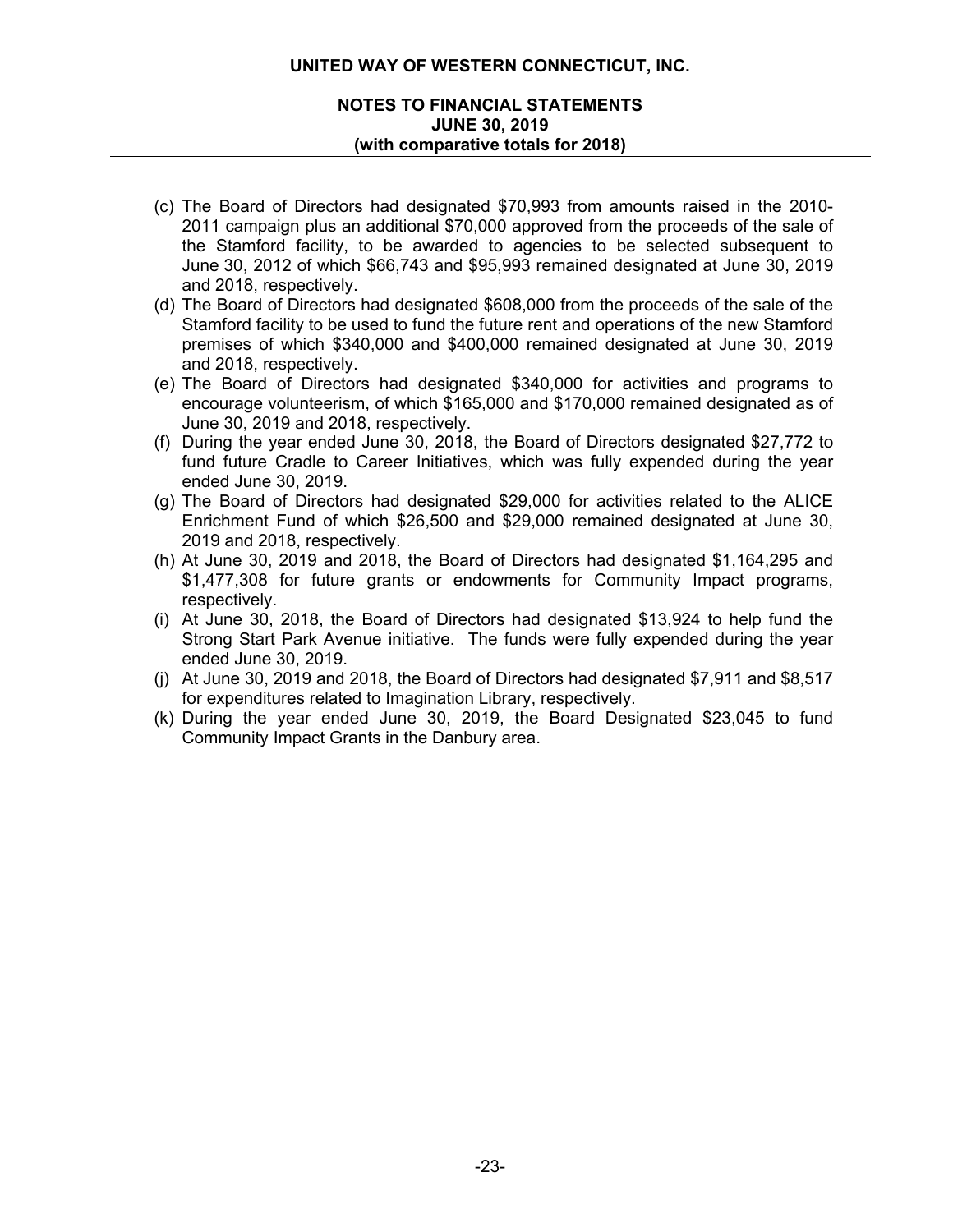## **NOTES TO FINANCIAL STATEMENTS JUNE 30, 2019 (with comparative totals for 2018)**

## **NOTE 11 - NET ASSETS (CONTINUED)**

## Net Assets With Donor Restrictions

Net Assets With Donor Restrictions at June 30 were restricted for the following purposes or periods:

|                                                                                                                                                                                                                                                                                                                                                                                                                                                                                     | 2019                                                                                               | 2018                                                                          |
|-------------------------------------------------------------------------------------------------------------------------------------------------------------------------------------------------------------------------------------------------------------------------------------------------------------------------------------------------------------------------------------------------------------------------------------------------------------------------------------|----------------------------------------------------------------------------------------------------|-------------------------------------------------------------------------------|
| <b>Purpose Restricted:</b><br>The Giving Fund<br><b>ALICE Saves</b><br><b>Financial Opportunity Center</b><br><b>Heart of Gold Scholarship</b><br><b>Total Purpose Restricted</b>                                                                                                                                                                                                                                                                                                   | \$<br>71,648<br>113,458<br>74,302<br>10,000<br>269,408                                             | \$<br>79,110<br>15,000<br>94,110                                              |
| <b>Time Restricted:</b><br><b>Support Restricted for Community Impact Grants</b><br>and Distributions in Subsequent Year                                                                                                                                                                                                                                                                                                                                                            | 26,574                                                                                             | 1,009                                                                         |
| Time and Purpose Restricted:<br><b>Back to School</b><br>Youth Volunteer Program<br><b>Working Cities - FCCF</b><br>The Volunteer Center - Volunteerism<br>The Volunteer Center - Save Program<br><b>Stamford Cradle to Career</b><br><b>ALICE Long Term Sustainability - Healthy Savings</b><br><b>ALICE Senior Program</b><br><b>ALICE Long Term Sustainability</b><br><b>ALICE Long Term Sustainability - Food Policy</b><br>Manager<br><b>ALICE - Stamford Cradle to Career</b> | 30,925<br>42,834<br>22,000<br>15,207<br>78,000<br>30,000<br>8,000<br>1,154,110<br>140,602<br>3,000 | 33,582<br>16,623<br>15,000<br>15,207<br>58,228<br>2,820<br>426,834<br>196,700 |
| <b>Food Security Program</b><br><b>Summer Start Program</b><br><b>Buck Middle School Transition Program</b><br>The Sandra L. and John P. Rankin Education and<br>Income Fund<br><b>Financial Opportunity Center</b><br><b>Total Time and Purpose Restricted</b>                                                                                                                                                                                                                     | 12,329<br>5,000<br>27,894<br>111,356<br>54,965<br>1,736,222                                        | 22,559<br>8,500<br>50,000<br>221,476<br>58,256<br>1,125,785                   |
| <b>Total Net Assets With Donor Restrictions</b>                                                                                                                                                                                                                                                                                                                                                                                                                                     | <u>\$2,032,204</u>                                                                                 | \$1,220,904                                                                   |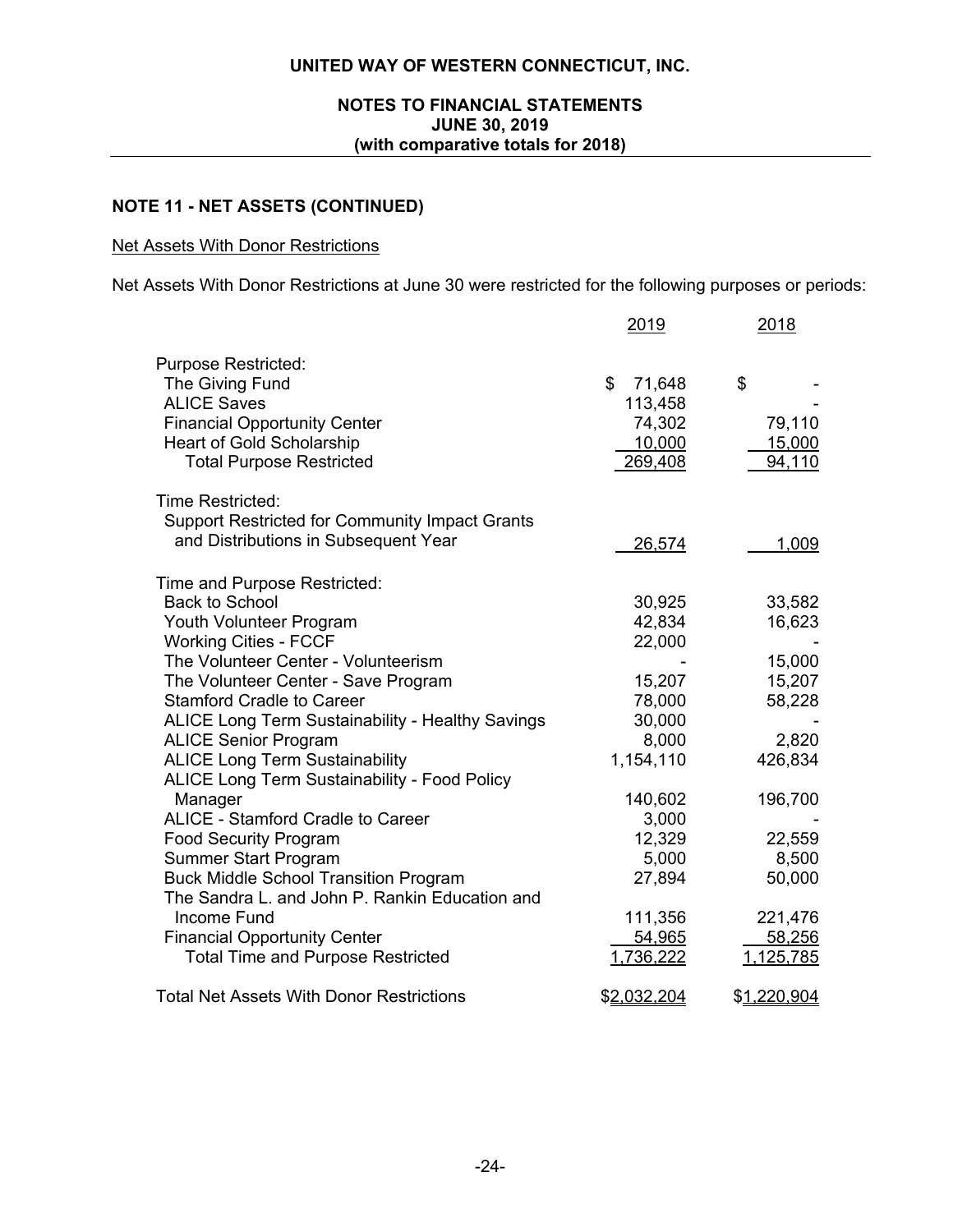## **NOTES TO FINANCIAL STATEMENTS JUNE 30, 2019 (with comparative totals for 2018)**

## **NOTE 11 - NET ASSETS (CONTINUED)**

### Net Assets With Donor Restrictions (continued)

Net assets released from donor restrictions by incurring expenses satisfying the restricted purposes, by occurrence of other events or by passage of time for the years ended June 30 were as follows:

|                                                                                                  | 2019             | 2018     |
|--------------------------------------------------------------------------------------------------|------------------|----------|
| <b>Satisfaction of Purpose Restrictions:</b>                                                     |                  |          |
| <b>Center for Financial Stability</b>                                                            | \$               | \$19,000 |
| Discovery Program for Children                                                                   |                  | 3,570    |
| Youth Volunteer Program                                                                          |                  | 6,064    |
| <b>Financial Opportunity Center</b>                                                              | 4,808            |          |
| <b>Heart of Gold Scholarship</b>                                                                 | 5,000            |          |
| <b>Total Purpose Restrictions</b>                                                                | 9,808            | 28,634   |
| <b>Expiration of Time and Purpose Restrictions:</b>                                              |                  |          |
| Discovery Program for Children                                                                   |                  | 12,500   |
| <b>Back to School</b>                                                                            | 2,657            |          |
| The Volunteer Center - Volunteerism                                                              | 15,000           |          |
| <b>Stamford Food Collaborative</b>                                                               |                  | 12,500   |
| <b>ALICE Senior Program</b>                                                                      | 2,820            | 7,180    |
| <b>ALICE - Food Policy Manager</b>                                                               | 56,098           |          |
| <b>ALICE Enrichment Program</b>                                                                  |                  | 4,000    |
| <b>Food Security</b>                                                                             | 10,230           |          |
| <b>Summer Start Program</b>                                                                      | 3,500            |          |
| <b>Buck Middle School Transition Program</b>                                                     | 22,106           |          |
| The Sandra L. and John P. Rankin Education and                                                   |                  |          |
| <b>Income Fund</b>                                                                               | 110,120          | 24,656   |
| <b>Financial Opportunity Center</b>                                                              | 3,291            |          |
| <b>Total Time and Purpose Restrictions</b>                                                       | 225,822          | 60,836   |
| <b>Expiration of Time Restrictions:</b><br><b>Support Restricted for Community Impact Grants</b> |                  |          |
| and Distributions in Subsequent Year                                                             | 1,009            | 579      |
| Total                                                                                            | <u>\$236.639</u> | \$90,049 |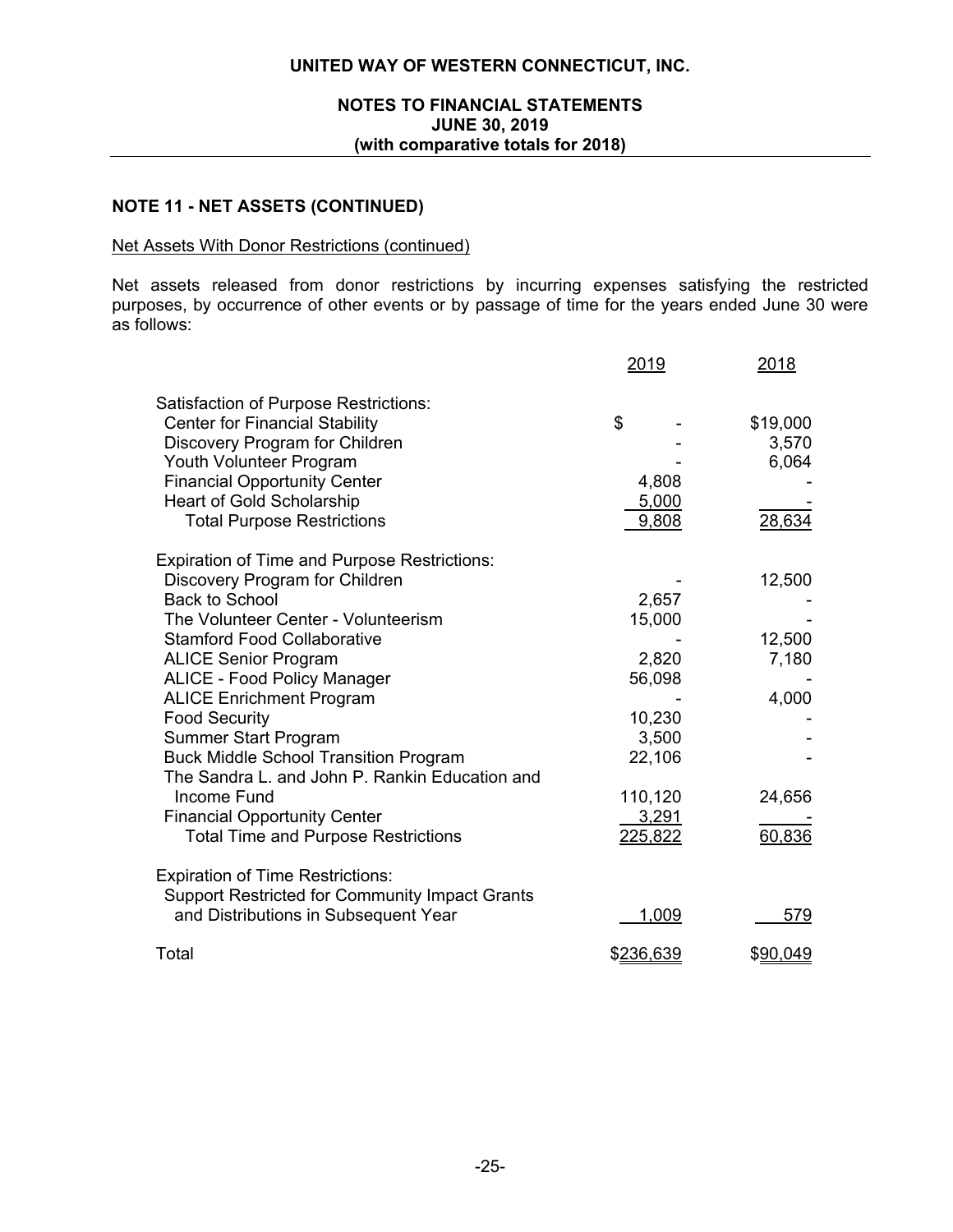## **NOTES TO FINANCIAL STATEMENTS JUNE 30, 2019 (with comparative totals for 2018)**

## **NOTE 12 - RETIREMENT PLANS**

### Employees

United Way has a 401(k) Plan to which it contributes 7% of each eligible employee's salary. In addition, all eligible employees may make voluntary pre-tax contributions to the 401(k) Plan. United Way will match 50% of the employee's contribution, not to exceed 2% of their salary.

United Way also has a Tax Deferred Annuity Plan under IRS Section 403(b), to which no United Way contributions have been made. These assets remain in a separate account maintained by the plan administrator.

Employer contributions of approximately \$102,000 and \$100,700 for the years ended June 30, 2019 and 2018, respectively, are included in employee benefits.

## **NOTE 13 - LEASE ARRANGEMENTS**

Lessor

### Rental Income - NFC

United Way leased a portion of its Danbury facility to a not-for-profit tenant on a month-to-month basis at an annual rental of \$4,200. Upon sale of the facility in July 2017, the lease was effectively terminated. Rental income on this lease amounted to \$-0- and \$226 for the years ended June 30, 2019 and 2018, respectively.

#### Lessee

#### Equipment Leases

United Way leases office equipment under several leases expiring to December 2022 at a present monthly rental aggregating approximately \$2,100.

#### Automobile Lease

In October 2015, United Way entered into an agreement to lease an automobile for a three-year period, at a monthly rental of approximately \$410. The lease was terminated in August 2018, and United Way entered into a new lease agreement for another vehicle. The new lease required an initial down payment of \$5,050, and monthly payments of \$395 for 39 months.

#### Rental Expense - Litchfield

United Way leases office space in New Milford on a month-to-month basis for \$300 per month in order to service the Southern Litchfield County Community.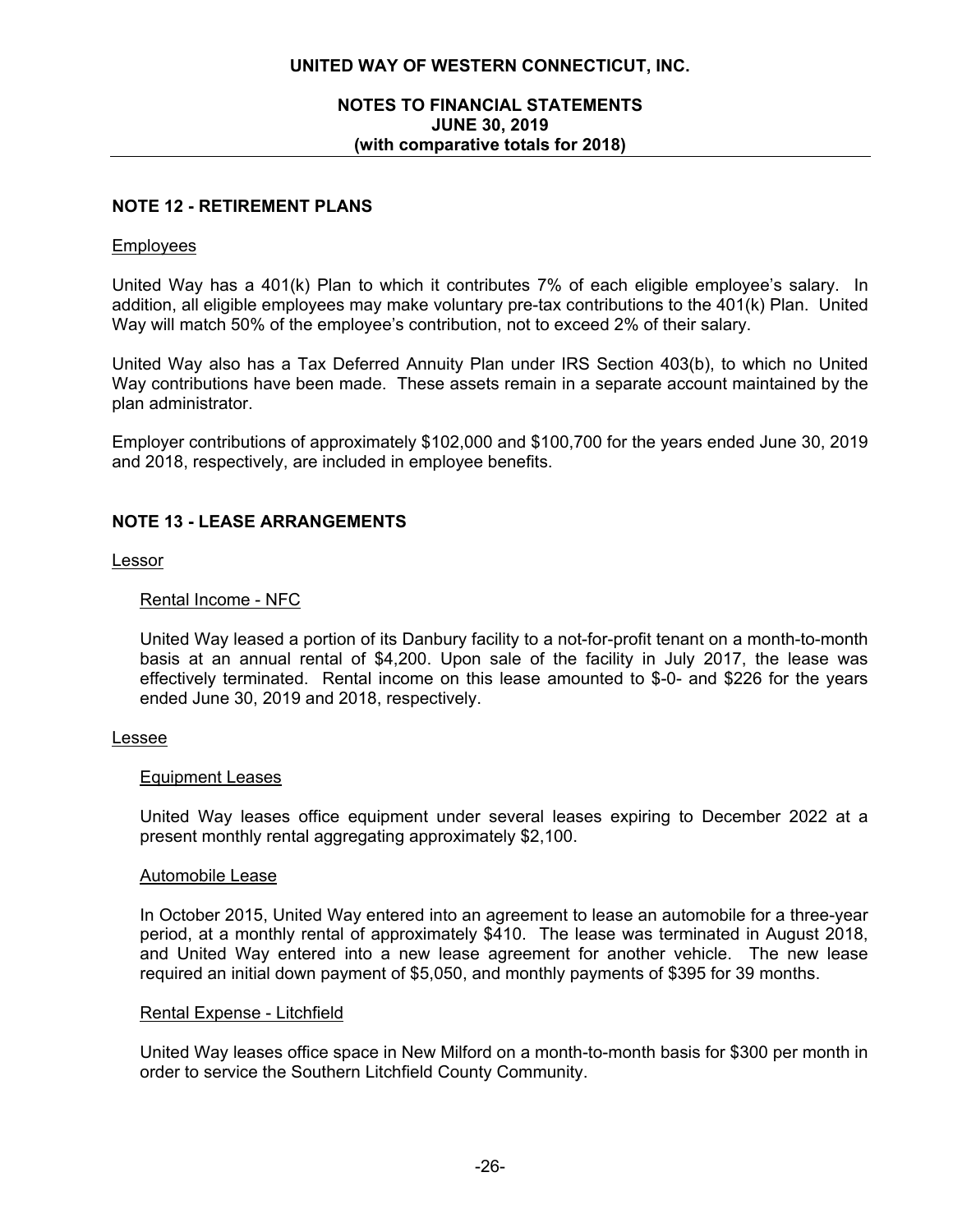## **NOTES TO FINANCIAL STATEMENTS JUNE 30, 2019 (with comparative totals for 2018)**

### **NOTE 13 - LEASE ARRANGEMENTS (CONTINUED)**

#### Lessee (continued)

### Rental Expense - Stamford

United Way has a lease agreement for office space in the downtown Stamford area through August 2022. The lease provides for a security deposit in the amount of \$15,000. United Way is responsible for its pro-rata share of electricity expenses in the amount of \$1,089 monthly. In the event of a rate increase by the electricity provider, United Way's share will be increased accordingly. Additionally, United Way is to pay their proportionate share of the operating expenses and real estate taxes for the building as calculated on a yearly basis.

### Rental Expense - Danbury

United Way has a lease agreement to rent office space in Danbury. The term of the agreement is for five years and expires on July 31, 2021. United Way is responsible for its share of utilities. United Way has the option to renew this lease for an additional five years, at an annual rate of \$50,255, providing they notify the landlord not later than six months prior to the expiration of the original lease.

Future minimum rental lease payments for both office space leases at June 30, 2019 were as follows:

| <u>Years Ending June 30.</u> | Amount    |
|------------------------------|-----------|
| 2020                         | \$154,746 |
| 2021                         | 113,058   |
| 2022                         | 111,427   |
| 2023                         | 9,302     |
| Total                        | \$388,533 |